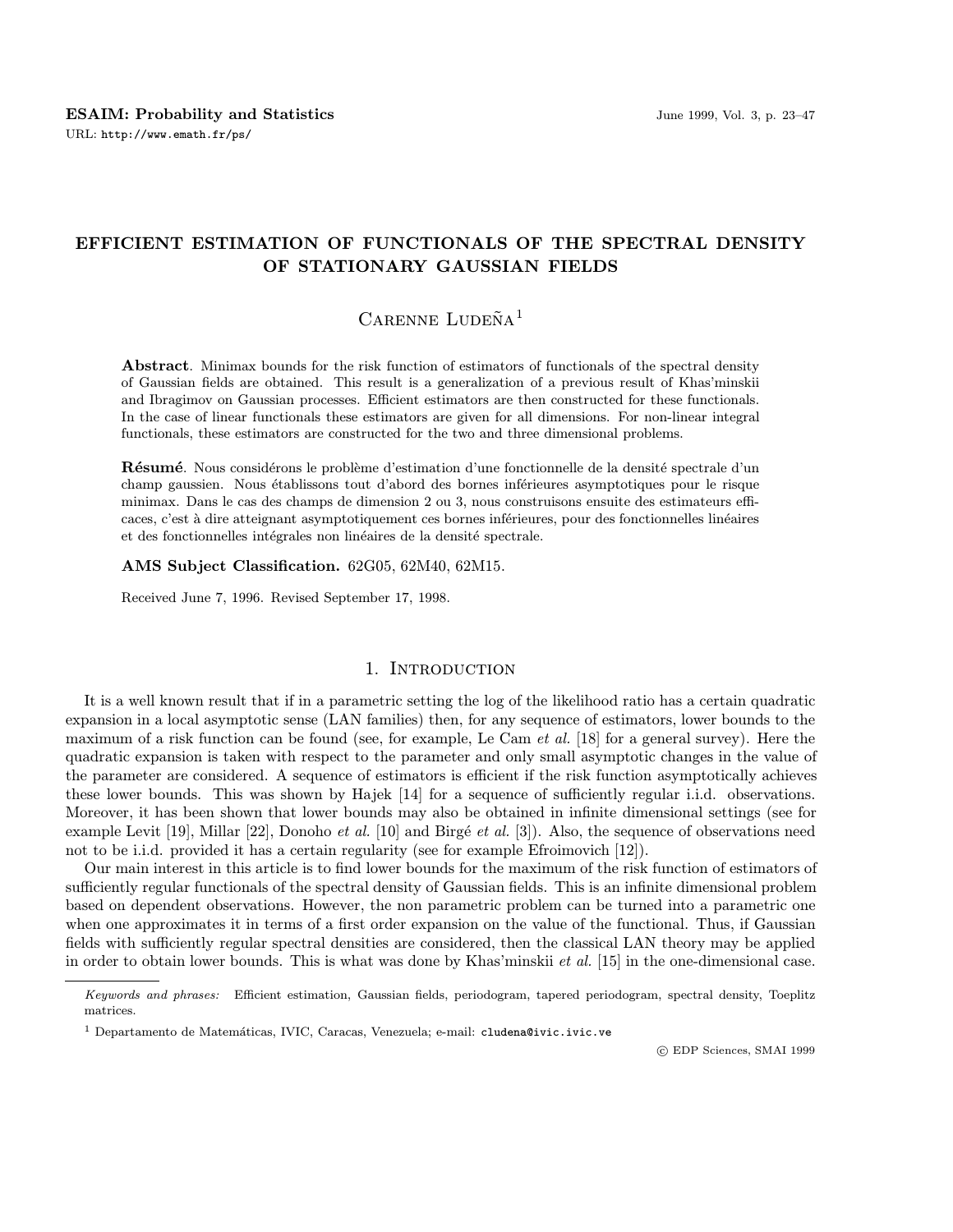#### $24$  C. LUDEÑA

It turns out that the regularity conditions on the spectral density that ensure this LAN behavior are related to the asymptotic behavior of the trace of products of certain Toeplitz matrices and their inverses. In Lemma 1 we study this asymptotic behavior under  $L^2$  type conditions. This Lemma is based on a result due to Doukhan *et al.* [11] (see also Avram [1]).

In order to obtain lower bounds that give uniform results over a class of functions, an additional precompactness condition must be introduced. For this it seems necessary to require uniform bounds (in norm) on the functions and their inverses. Let us also mention that the same kind of restrictions appear when a Banach algebra approach is used to deal with this type of problems (see Bouaziz [4]).

Once lower bounds are given, it is necessary to construct efficient estimators to verify that these bounds are indeed attainable. Periodogram based estimators are biased for dimensions greater than or equal to two (see Guyon [13]). Hence, weighted versions of the periodogram must be considered instead. In the case of linear functionals it is possible to construct efficient estimators based on the so called unbiased periodogram. In this case the bias depends on the regularity of the convolution of the spectral density with the function defining the linear functional. The estimator will be efficient if the linear functional is sufficiently smooth. The unbiased periodogram, however, is not positive definite. We deal with this difficulty by considering tapered periodograms (see Dahlhaus [6] and Yao [23]). In this case, restrictions on the dimension of the problem must be introduced.

For non-linear integral functionals, estimators are constructed using a first order expansion of the functional. In order to control the bias, a minimal equicontinuity condition in  $L_{\infty}$  is required of the spectral density. We also indicate how these results can be extended to a more general class of functionals provided one can explicitly control the bilinear form defining the second derivative.

This LAN property for stationary Gaussian fields and the construction of efficient estimators were previously considered in Ludeña [20], under more restrictive conditions on the regularity of the spectral density.

The article is organized as follows. In Section 2 we give the main result which deals with minimax type bounds for risk functions. In Section 3 we construct efficient estimators for linear functionals of the spectral density. In Section 4 we consider efficient estimators of smooth integral non-linear functionals and in Section 5 we include the proofs of the stated results.

## 2. Lower bounds

Let  $X = \{X_t, t \in \mathbb{Z}^d\}$  be a centered, real, Gaussian stationary field (process if  $d = 1$ ) with spectral density  $f_0 \in L^2(\mathcal{T})$  with  $\mathcal{T} = (-\pi, \pi]^d$  identified with the d-torus.

For  $k, j \in \mathbb{Z}^d$  denote the usual scalar product by  $\langle k, j \rangle$ . For  $n \in \mathbb{Z}^d$  consider  $L_n$  the rectangular lattice in  $\mathbb{Z}^d$ with vertices  $(i_1,\ldots,i_d)$   $0 \le i_j \le n_j, j = 1,\ldots,d$ . The cardinality of this subset is  $|L_n| = \prod_{i=1}^d n_i$ . We assume, for the asymptotic results, that all  $n_i$ ,  $i = 1, \ldots, d$  tend to infinity at the same rate, *i.e.*, if  $m_n = \min\{n_i\}$  and  $M_n = \max\{n_i\}$ , then  $m_n^{-1}M_n \to c$ , a positive constant. By  $L_n - s$  we mean the set of points  $t \in \mathbb{Z}^d$  such that  $t + s \in L_n$ . Finally, for any given function  $g \in L^1(\mathcal{T})$ , we denote by  $g_s$  its  $s^{\text{th}}$  Fourier coefficient.

Now consider a certain fixed enumeration  $\tau$  of the elements of  $L_n$ . Define, for a given function  $g \in L^1(\mathcal{T})$ ,  $T_n^{\tau}(g)$ , the "Toeplitz" matrix of size  $|L_n|$  associated to  $\tau$ , as the  $|L_n| \times |L_n|$  matrix whose term  $(m, l)$  is given by

$$
g_{\tau^{-1}(m)-\tau^{-1}(l)} = \int_{\mathcal{T}} g(\lambda) e^{i\lambda < \tau^{-1}(m), \tau^{-1}(l) >} d\lambda.
$$

If  $d = 1$  this is the usual Toeplitz matrix, and if  $\tau$  is a row or column enumeration, this is the usual block-Toeplitz matrix. In most cases we shall omit  $\tau$  in the notation. Indeed, we are mainly interested in the asymptotic behavior of quadratic forms of this kind of matrices or their inverses, and the order of the enumeration (which only changes the order of the eigenvalues) does not alter this behavior.

Let  $\mathcal{L}_p$ ,  $1 < p \leq \infty$ , be the closure of the trigonometric polynomials in the space  $L_p(\mathcal{T})$  ( $\mathcal{L}_{\infty} = C$ ), endowed with the norm  $|| \ ||_p$ .

Assume that we observe X over  $L_n$ . We denote the vector of observations by  $\mathbf{x}^n = (x_{\tau^{-1}(1)}, \ldots, x_{\tau^{-1}(|L_n|)}),$ according to the enumeration  $\tau$ . Let  ${}^t \mathbf{x}^n$  stand for the transposed vector. Throughout this article  $x_s$  shall denote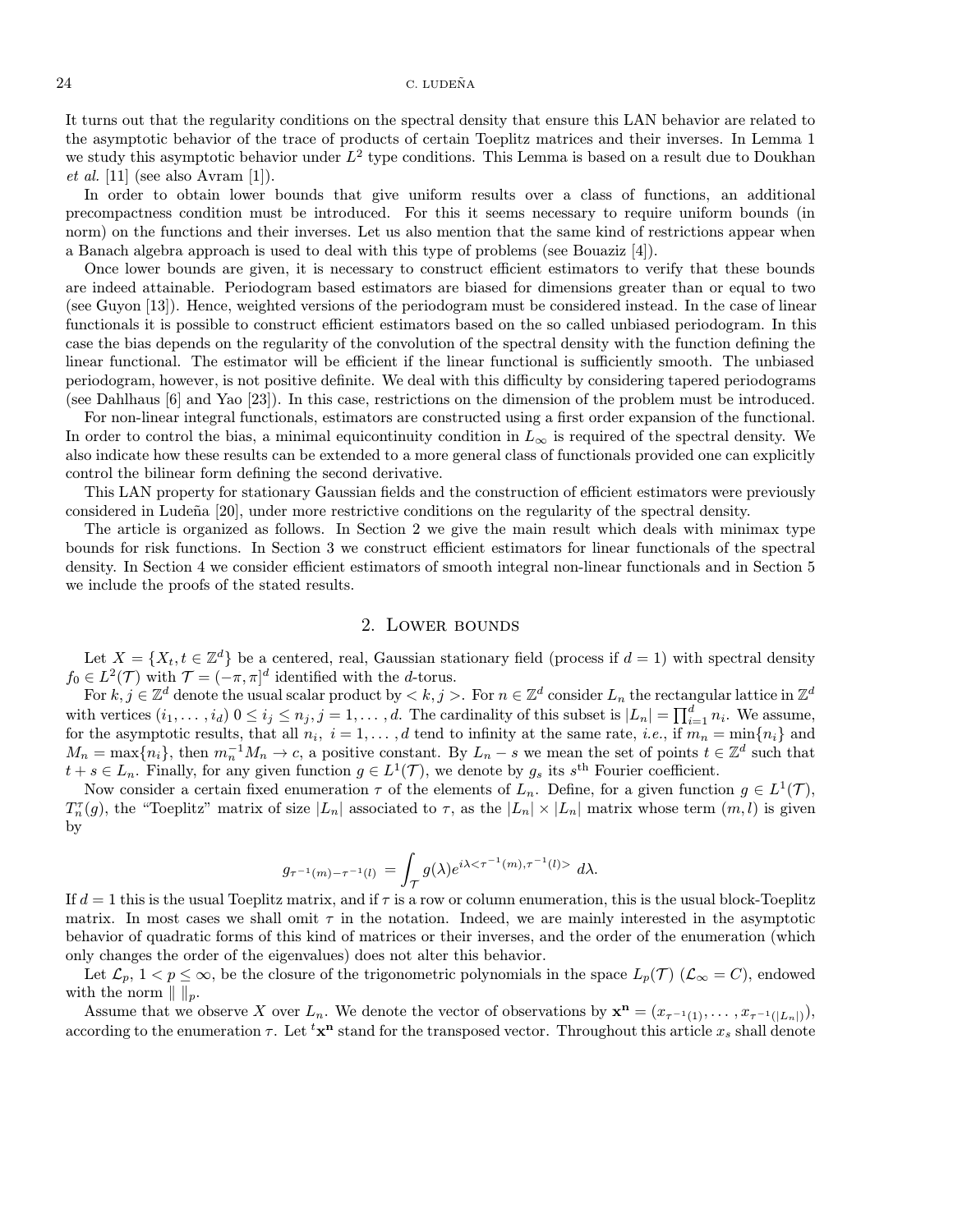the observation taken at site s, regardless of the enumeration  $\tau$ . Our aim is to estimate a certain functional of the spectral density  $\phi(f_0)$  based on these observations.

In order to do this we assume that the (unknown) spectral density  $f_0$  belongs to a closed class  $\mathcal{F} \subset L^2(\mathcal{T})$ such that there exist  $m$  and  $M$  such that

$$
\inf_{f \in \mathcal{F}} \inf_{\lambda} f(\lambda) \ge m > 0,
$$
\n(2.1)

$$
\sup_{f \in \mathcal{F}} \|f\|_2 \le M < \infty \tag{2.2}
$$

and there also exist positive functions  $w_i$  satisfying the condition  $w_i(h_i) \to 0$  for  $|h_i| \to 0$ ,  $i = 1, \ldots, d$ , and

$$
\sup_{f \in \mathcal{F}} \|f(\cdot + h) - f(\cdot)\|_2 \le \sum_{i=1}^d w_i(h_i). \tag{2.3}
$$

Consider the class of functionals  $\phi: L^2(\mathcal{T}) \to \mathbb{R}$ , which are Gateaux differentiable in an open neighborhood of F. For fixed f we can identify the derivative of the functional with a function in  $L^2(\mathcal{T})$  which we call  $D\phi(f)$ . Let  $\Phi$  be the subclass of these functionals that satisfies:

$$
\sup_{\phi \in \Phi} \sup_{f \in \mathcal{F}} \| D\phi(f) \| < \infty \tag{2.4}
$$

and

$$
\inf_{\phi \in \Phi} \inf_{f \in \mathcal{F}} \| D\phi(f)f \| \ge m > 0. \tag{2.5}
$$

Here  $\|\cdot\|$  stands for the  $L^2$  norm. We assume that  $D\phi(f)$  is an even function for all  $\phi \in \Phi$  and  $f \in \mathcal{F}$ .

Now let  $\Phi_n$  be the set of all estimators  $\phi_n$  of  $\phi(f)$  based on  $\mathbf{x}_n$ , and let W be the set of all non decreasing symmetric loss functions w over  $\mathbb{R}^+$ ,  $w(0) = 0$  that satisfy for all  $\lambda \in \mathbb{R}$ 

$$
\int_{-\infty}^{+\infty} w(y) \exp\left\{-\frac{1}{2}\lambda^2 y^2\right\} dy < \infty.
$$

Our main result is the following

**Theorem 2.1.** If conditions (2.1–2.4) and (2.5) are satisfied and if we define for  $f \in \mathcal{F}$  and  $\phi \in \Phi$ 

$$
\Delta = \lim_{\delta \to 0} \liminf_{|L_n| \to \infty} \inf_{\Phi_n} \sup_{\|g-f\| < \delta} E_g\{w(|L_n|^{1/2}(\phi_n - \phi(g)))\}
$$

then,

$$
\Delta \ge \frac{1}{\sqrt{2\pi}} \int_{-\infty}^{+\infty} w\left(\sqrt{2}(2\pi)^{d/2} \|f D\phi(f)\|x\right) e^{\frac{-x^2}{2}} dx. \tag{2.6}
$$

This result is a multidimensional extension of an earlier result of Khas'minskii et al. [15]. These authors consider (as in Hajek [14]) the problem of efficient estimation in a local asymptotic sense. For completeness, in what follows we recall Hajek's classical definition of LAN families.

Consider the sequence (using Hajek's notation)  $x^n$  of observations with a joint distribution given by  $P_n(\cdot, \theta)$ , where  $\theta$  belongs to an open set  $\Theta$ , in R. Let  $\theta^*$  be the true value of  $\theta$ . Let us define  $P_n = P_n(\cdot, \theta^*)$  and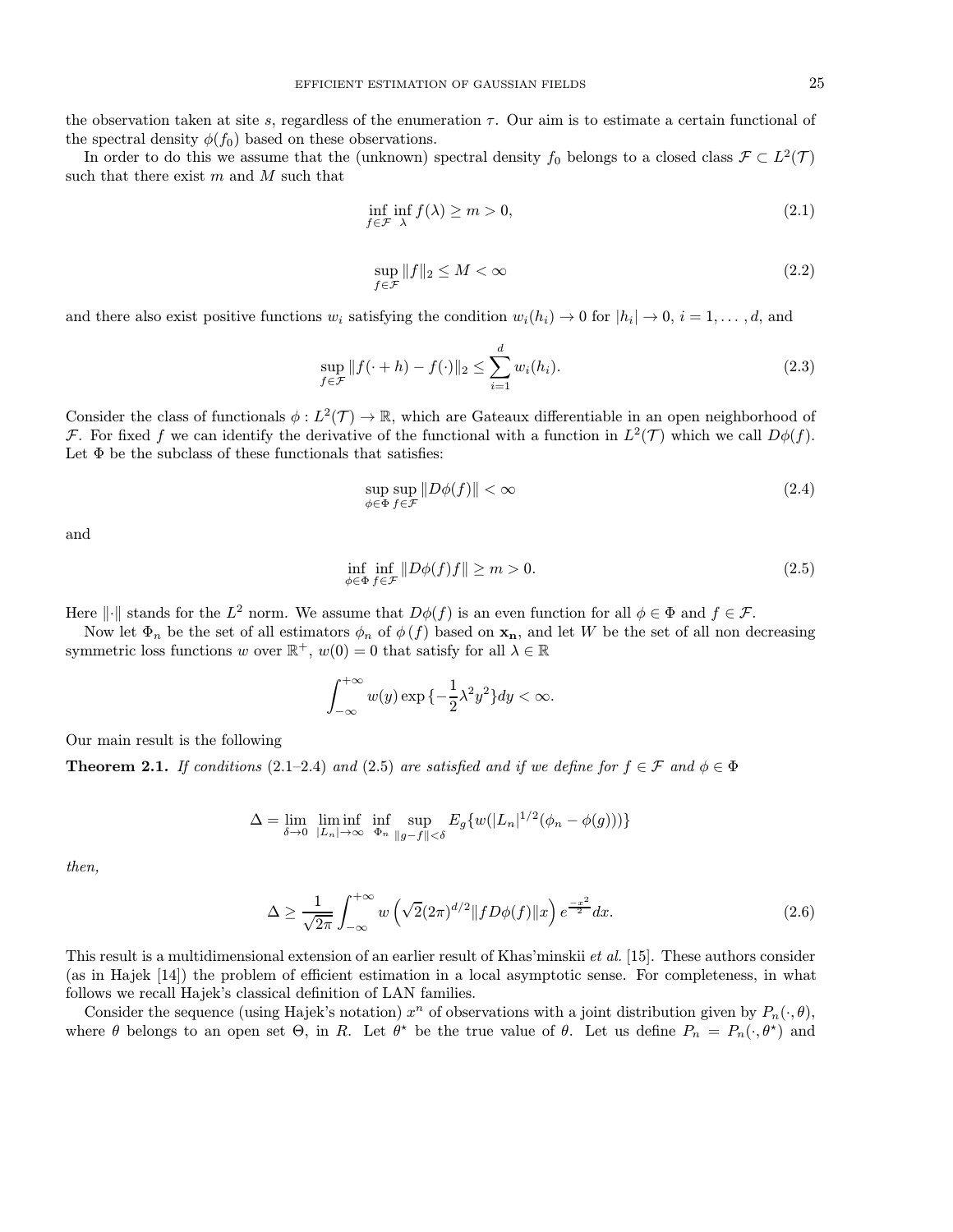$P_{n,t} = (\cdot, \theta^* + n^{-1/2}t)$  and let  $\frac{dQ}{dP}$  be the Radon-Nikodym derivative of the absolutely continuous part of the measure  $Q$  with respect to the measure  $P$ . Then given

$$
r_n(t, x^n) = \frac{dP_{n,t}}{dP_n} \qquad h \in \mathbb{R}
$$

and n such that  $\theta^* + n^{-1/2}t \in \Theta$ , we have

**Definition 2.2.**  $P_{n,t}$  is Locally Asymptotically Normal (LAN) if

$$
\log r_n(t, x^n) = t\Delta_{\theta^*} - 1/2t^2 \Gamma_{\theta^*} + Z_n(\theta^*, t)
$$

where  $\Delta_{\theta^*} \stackrel{\mathcal{D}}{\rightarrow} N(0,\Gamma_{\theta^*})$  and  $Z_n(\theta^*,t) \rightarrow 0$  in  $P_n$  probability for all  $t \in \mathbb{R}$  and  $\Gamma_{\theta^*} > 0$ .

Hajek showed in this context the existence of lower bounds for the maximum risk in a local asymptotic sense for any sequence of estimators.

The proof of the existence of lower bounds given by Khas'minskii and Ibragimov is based on the fact that the infinite dimensional problem of estimating in  $L^2(\mathcal{T})$  can be transformed into a parametric one, based on the value of the functional in the true spectral density, which satisfies classical LAN conditions.

In order to extend these results to fields, making use of Toeplitz matrices techniques, the following lemma is required.

**Lemma 2.3.** If  $f, g \in \mathcal{F}$ , and if  $||f||_{\infty} \leq M$ ,  $||g||_{\infty} \leq M$ , then for  $p \geq 2$ 

$$
Tr[(T_n(f)T_n(g))^p - T_n((fg)^p)] = o(|L_n|M^p)
$$
\n(2.7)

and

$$
Tr[(T_n^{-1}(f)T_n(g))^p - T_n(\left(\frac{g}{f}\right)^p)] = o(|L_n|M^p).
$$
\n(2.8)

In equations (2.7) and (2.8), the term  $o(|L_n|M^p)$  is uniform in  $f,g \in \mathcal{F}$  which satisfy  $||f||_{\infty} \leq M$ ,  $||g||_{\infty} \leq M$ . Also note that  $\frac{1}{|L_n|}Tr(T_n(h)) = \int_{\mathcal{T}} h(\lambda) d\lambda$  for any integrable function h.

For  $d = 1$  the original proof of Theorem 1 in Khas'minskii et al. [15] required (2.1) and the existence of  $\beta > 1/2$  such that

$$
\sup_{f\in\mathcal{F}}\sum_{k}(1+|k|^{2\beta})f_k^2<\infty.
$$

However, Bouaziz [4] has shown using Banach algebra techniques that Lemma 2.3 holds under (2.1) and an alternative set of conditions of the type

$$
\sup_{f \in \mathcal{F}} \sum_{k} (1+|k|) f_k^2 \le M < \infty, \text{ and } \sup_{f \in \mathcal{F}} \|f\|_{\infty} \le M < \infty. \tag{2.9}
$$

Using this result, it can be shown that for  $d = 1$  under (2.1) and (2.9) Theorem 2.1 is still true.

#### 3. Estimation of linear functionals

In this section we consider estimators of linear functionals of the spectral density  $f$  which is assumed to belong to the class  $\mathcal F$  described above. We are interested in estimators which are efficient for the quadratic loss function in the sense described in the previous section, namely, estimators which satisfy a CLT with  $|L_n|^{1/2}$ rate, and have minimum variance.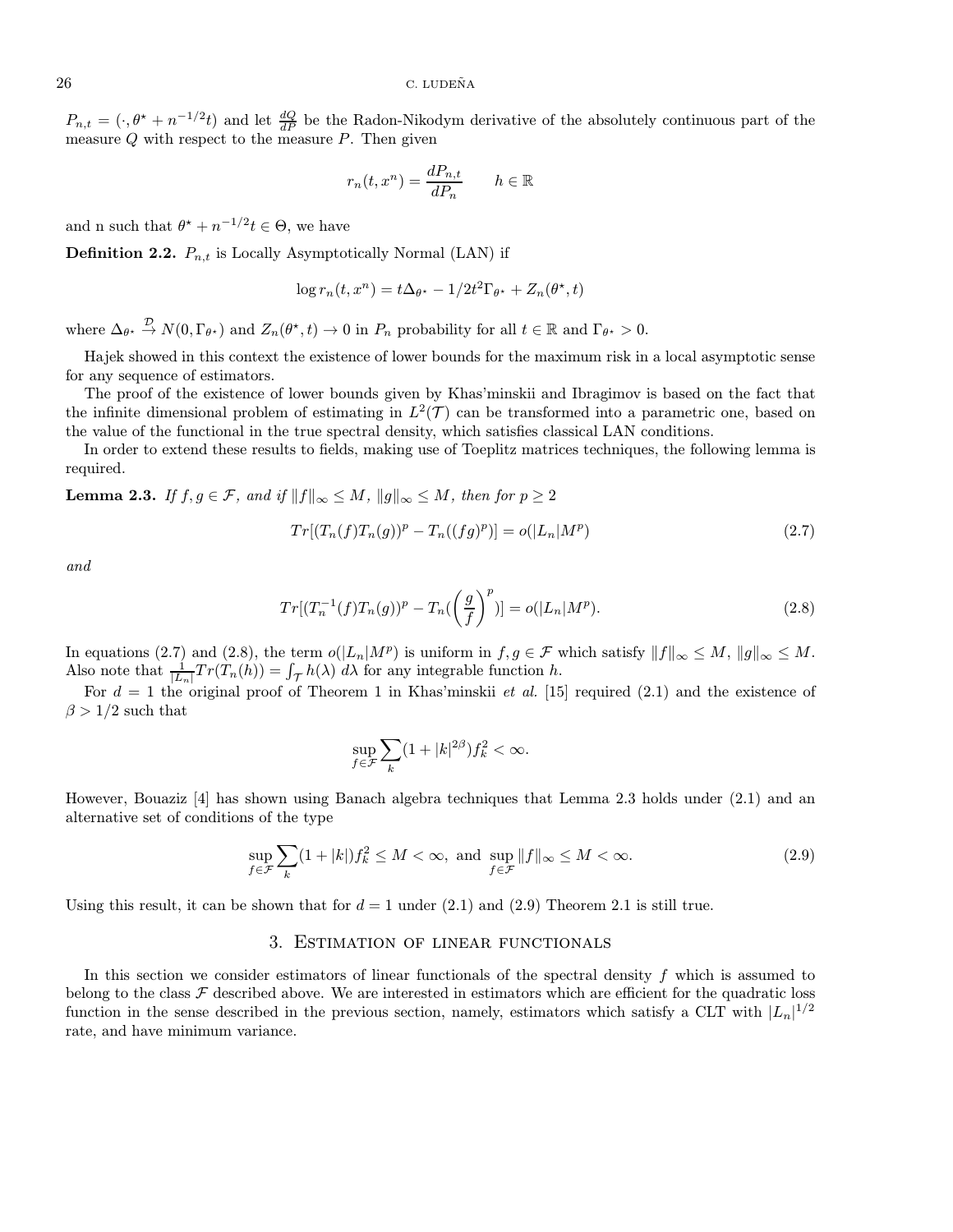By the Riesz Representation Theorem the continuous linear on  $L^2(\mathcal{T})$  functional  $\phi$  can be identified with a  $L^2(\mathcal{T})$  function  $\phi(\lambda)$ , such that  $\phi(f) = \int_{\mathcal{T}} \phi(\lambda) f(\lambda) d\lambda$ . Clearly,  $D\phi(f)(\lambda) = \phi(\lambda)$  for all  $f \in \mathcal{F}$ . In what follows we shall use this integral notation which we hope will not be confusing.

Consider the following estimator of  $\phi(f)$ ,

$$
I_n(\phi) = \int_{\mathcal{T}} \phi(\lambda) I_n(\lambda) \ d\lambda
$$

where

$$
I_n(\lambda) = \frac{1}{n(2\pi)^d} \sum_{s \in L_n} e^{i \langle s, \lambda \rangle} \sum_{t \in L_n - s} x_s x_{s+t},
$$

is the usual periodogram.

It was shown by Guyon [13] that the bias of the periodogram cannot be controlled at the CLT rates for dimensions greater than one. He proposed estimators based on the unbiased periodogram defined as

$$
I_n^*(\phi) = \int_{\mathcal{T}} \phi(\lambda) I_n^*(\lambda) \ d\lambda.
$$

Here

$$
I_n^*(\lambda) = \frac{1}{2\pi^d} \sum_{s \in L_n} \frac{e^{i \langle s, \lambda \rangle}}{c_s} \sum_{t \in L_n - s} x_s x_{s+t}
$$

with

$$
c_s = \prod_{k \in L_n} (n_k - |s_k|).
$$

Assume  $\phi(\lambda)$  belongs to a class  $\Phi$ , such that

$$
\sup_{\phi \in \Phi} \sum_{s \in \mathbb{Z}^d} \phi_s^2 < \infty \text{ and} \tag{3.1}
$$

$$
\sup_{\phi \in \Phi} \sum_{s \in \mathbb{Z}^d} |s|^d |\phi_s| < \infty. \tag{3.2}
$$

We then have

**Theorem 3.1.** Assume that F and  $\Phi$  satisfy conditions (2.3, 2.5) of Section 2 and conditions (3.1) and (3.2) then

$$
V_n^* = |L_n|^{1/2} (I_n^*(\phi) - EI_n^*(\phi))
$$

converges in distribution to a centered Gaussian r.v. with variance  $2(2\pi)^d||f\phi||^2$  for each  $f \in \mathcal{F}$  and  $\phi \in \Phi$ . Also

$$
\sup_{\phi \in \Phi} \sup_{f \in \mathcal{F}} E[|L_n|^{1/2} (I_n^*(\phi) - \phi(f))] = o(1).
$$

As a Corollary,  $I_n^*(\phi)$  is asymptotically efficient for the quadratic loss function.

The unbiased periodogram is unfortunately not positive definite. One possible solution is to consider estimation based on the tapered periodogram [5, 6, 8, 23]. We assume w.l.o.g. that  $n = n \mathbb{1}$ , where  $\mathbb{1}$  is the vector of ones in  $\mathbb{Z}^d$  ( $L_n$  is a hypercube of edge length n).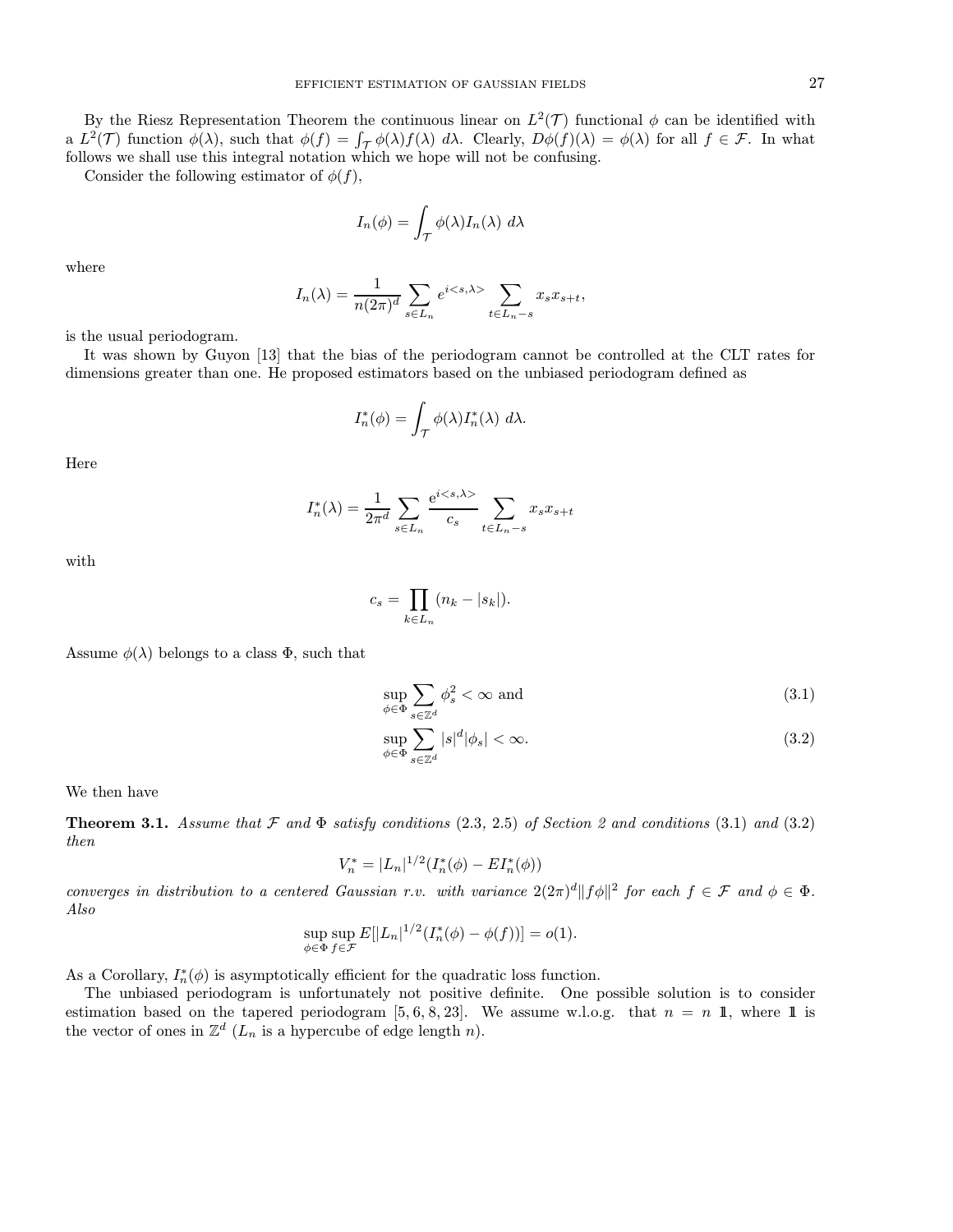Define

$$
h_{\epsilon}(u) = \begin{cases} u/\epsilon & \text{if } u < \epsilon \\ 1 & \text{if } \epsilon \le u \le 1 - \epsilon \\ h_{\epsilon}(1 - u) & \text{if } u > 1 - \epsilon \end{cases}
$$
(3.3)

with  $\epsilon = n^{-\gamma}, \gamma > 0.$ 

Let  $j = (j_1, \ldots, j_d)$  and  $\lambda = (\lambda_1, \ldots, \lambda_d)$ . Define

$$
\underline{d}^T(\lambda) = \sum_{j \in L_n} \underline{h}_{\epsilon}(j) x_j e^{-i \langle j, \lambda \rangle} \text{ with } \underline{h}_{\epsilon}(j) = \prod_{l=1}^d h_{\epsilon}(j_l/n).
$$

Now define for each  $1\leq l\leq d$ 

$$
H_r(\lambda_l) = \sum_{j_l=1}^n h_{\epsilon}^r(j_l/n) e^{-ij_l \lambda_l}
$$

and

$$
\underline{H}_r(\lambda) = \sum_{j \in L_n} \underline{h}_\epsilon(j) e^{-i \langle j, \lambda \rangle} = \prod_{l=1}^d H_r(\lambda_l).
$$

The tapered periodogram is given by

$$
I_n^T(\lambda) = \left| \frac{\underline{d}^T(\lambda)}{\underline{H}_2(0)} \right|^2.
$$
\n(3.4)

For  $\phi \in \Phi$  and  $f \in \mathcal{F}$  consider the convolution  $t = \phi * f$ . Assume that there exist  $\beta > 0$  and B such that

$$
\sup_{\Phi} \sup_{\mathcal{F}} \sup_{x \in \mathcal{T}} \left| \frac{\partial}{\partial x_k} t(x+h) - \frac{\partial}{\partial x_k} t(x) \right| \le B \sum_{l=1}^d |h_l|^\beta \tag{3.5}
$$

for  $k = 1, \ldots, d$ . We have the following result,

**Theorem 3.2.** If F and  $\Phi$  satisfy (2.3, 2.5) and (3.5) then for  $f \in \mathcal{F}$ ,  $\phi \in \Phi$  and  $\gamma < 1 + \frac{1}{\beta} (1 - \frac{d}{2})$  we have

$$
\sup_{\phi \in \Phi} \sup_{f \in \mathcal{F}} |L_n|^{1/2} E(I_n^T(\phi) - \phi(f)) = o(1)
$$
\n(3.6)

$$
|L_n|^{1/2} (I_n^T(\phi) - EI_n^T(\phi)) \stackrel{\mathcal{D}}{\rightarrow} \mathcal{N}(0, 2(2\pi)^d \int_{\mathcal{T}} \phi^2(\lambda) f^2(\lambda) d\lambda).
$$
 (3.7)

Furthermore if condition (2.2) is satisfied, then for all  $z \in \mathbb{R}$ ,

$$
\sup_{\phi \in \Phi} \sup_{f \in \mathcal{F}} \lim_{|L_n| \to \infty} |P\left\{ (|L_n|^{1/2} (I_n^T(\phi) - \phi(f)) < z \right\} - P\left\{ \xi < z \right\}| = 0 \tag{3.8}
$$

for  $\xi \sim \mathcal{N}(0, 2(2\pi)^d \int_{\mathcal{T}} \phi^2(\lambda) f^2(\lambda) d\lambda)$ .

As a result of the uniform convergence in (3.8),  $I_n^T(\phi)$  is asymptotically efficient for any  $w \in W$ .

The condition imposed on  $\gamma$  yields that  $d < 2(1 + \beta)$ . For  $d = 2$  it is enough that  $\beta > 0$ . For  $d = 3$  the condition  $\beta > 1/2$  must be satisfied. It is not possible to have  $d > 3$ .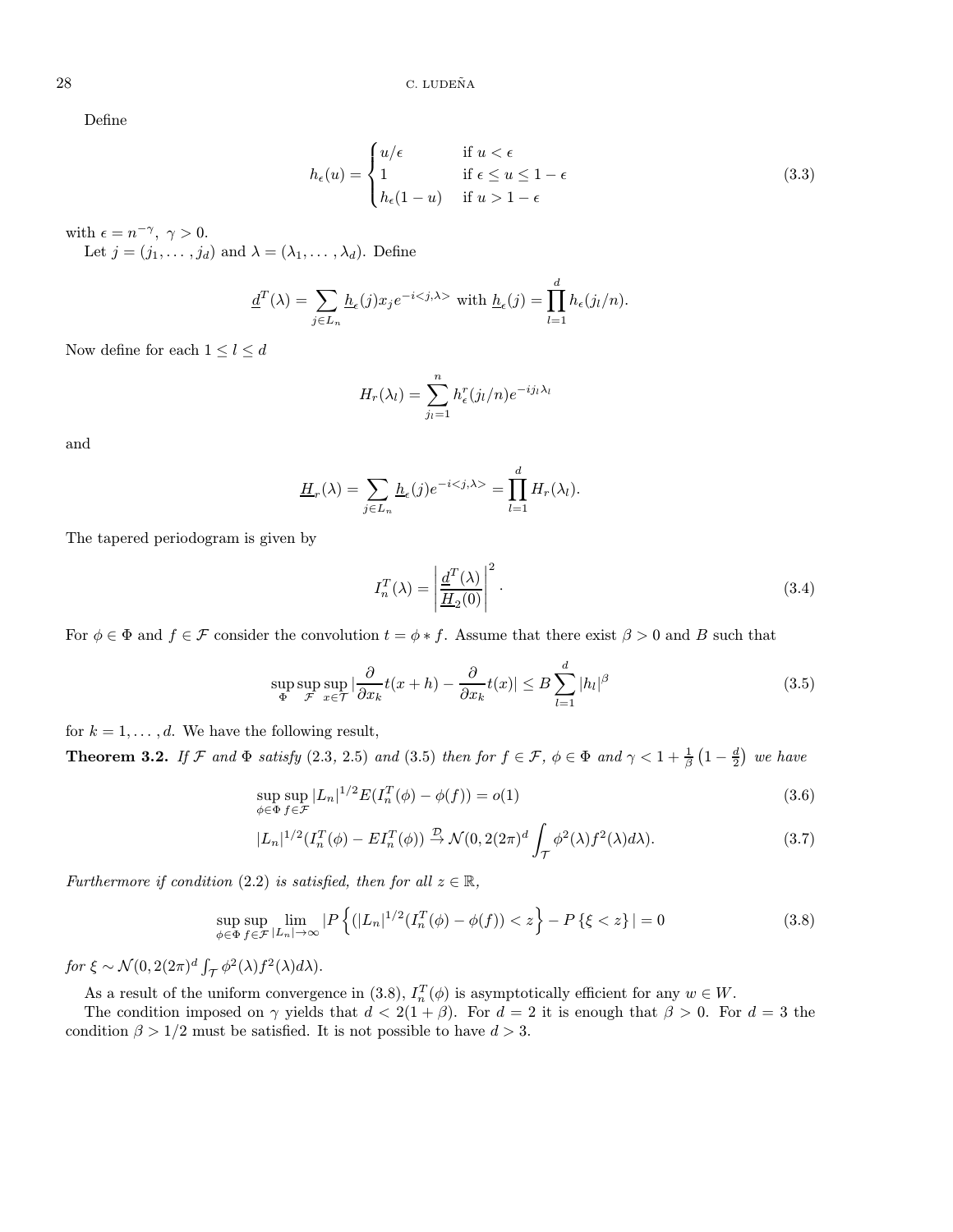## 4. Non linear functionals

The results in this section deal with estimators of integral non linear functionals for Gaussian fields under certain regularity conditions for the spectral density and the non linear functional. The regularity conditions on the spectral density are used to control the bias in the multiparametric setting. There are also certain restrictions that appear in order to control the remainder of the first order expansion of the functional. If higher order expansions are possible, less regular spectral densities could be considered.

Throughout this section we require instead of (2.3) that there exist  $\beta > 0$  and B such that

$$
\sup_{\mathcal{F}} \sup_{x \in \mathcal{T}} \left| \frac{\partial}{\partial x_k} f(x+h) - \frac{\partial}{\partial x_k} f(x) \right| \le B \sum_{l=1}^d |h_l|^\beta \tag{4.1}
$$

for  $k = 1, \ldots, d$ .

We assume that  $L_n$  is a hypercube of edge length n. Also that we can write  $\phi(f) = \int_{\mathcal{T}} \phi(f(\lambda), \lambda) d\lambda$  in a rather abusive notation, which we hope will not be confusing. We require  $\phi(g)$ ,  $g \in L^2(\mathcal{T})$  to be continuously differentiable in the Fréchet sense. We shall call  $D\phi(g)$  the derivative at point g, as before. We remark that for a given g,  $D\phi(g) : \mathcal{T} \longrightarrow \mathbb{R}$  can be identified with a function of  $L^2(\mathcal{T})$ . Because of the integral form of the functional, we have that the derivative can be written as  $D\phi(g)(x) = \partial/\partial u\phi(u,x)|_{(g(x),x)}$ . For  $g \in L^2(\mathcal{T})$ , the second derivative,  $D^2\phi(g)$  can also be identified with a  $L^2(\mathcal{T})$  function, which because of the integral form of the functional can again be written as  $D^2\phi(g)(x) = \frac{\partial^2}{\partial u^2 \phi(u,x)}\Big|_{(g(x),x)}$ . Now, assume there exist k and  $0 < \delta < 1$ , such that

$$
\|\frac{\partial^2}{\partial u^2}\phi\|_{\infty} < k \text{ and } \|\frac{\partial^2}{\partial u^2}\phi(u_1,\cdot) - \frac{\partial^2}{\partial u^2}\phi(u_2,\cdot)\|_{\infty} \le k|u_1 - u_2|^\delta. \tag{4.2}
$$

Actually, we deal with integral functionals in order to control the bilinear form which defines the second derivative of the functional (in order to control the remainder of the Taylor series). More generally, we could consider functionals of the spectral density  $\phi(f)$  such that the bilinear form which defines its second derivative can be written as

$$
D^{2}\phi(f)(h,h) = \int_{\mathcal{T}} \int_{\mathcal{T}} K_{\phi(f)}(x,y)h(y)h(x) \,dxdy \tag{4.3}
$$

for any function  $h \in L^2$  and such that if  $h \in C(\mathcal{T})$ , then

$$
\sup_{f\in\mathcal{F}}\|\int_{\mathcal{T}}K_{\phi(f)}(\cdot,y)h(y)\;dy\|_{\infty}
$$

Assuming additionally the Hölder condition for the second derivative

$$
||(D^{2}\phi(f) - D^{2}\phi(g))(h,h)|| \leq k||f - g||^{\delta}||h||^{2},
$$

it is not difficult to show that in this more general setting the proof of Lemma 6 (Sect. 5) is essentially the same. We have preferred to give the proof only for integral functionals for simplicity in the notation. We remark that condition (4.3) is trivially true for functionals for which the bilinear form of its second derivative is defined by a bounded kernel  $K_{\phi(f)}(x, y)$ . In the case of integral functionals we would formally have  $D^2\phi(f)(x, y)$  $= D^2 \phi(f)(x) \delta_0(x-y)$ , where  $\delta_0$  is the usual Dirac delta.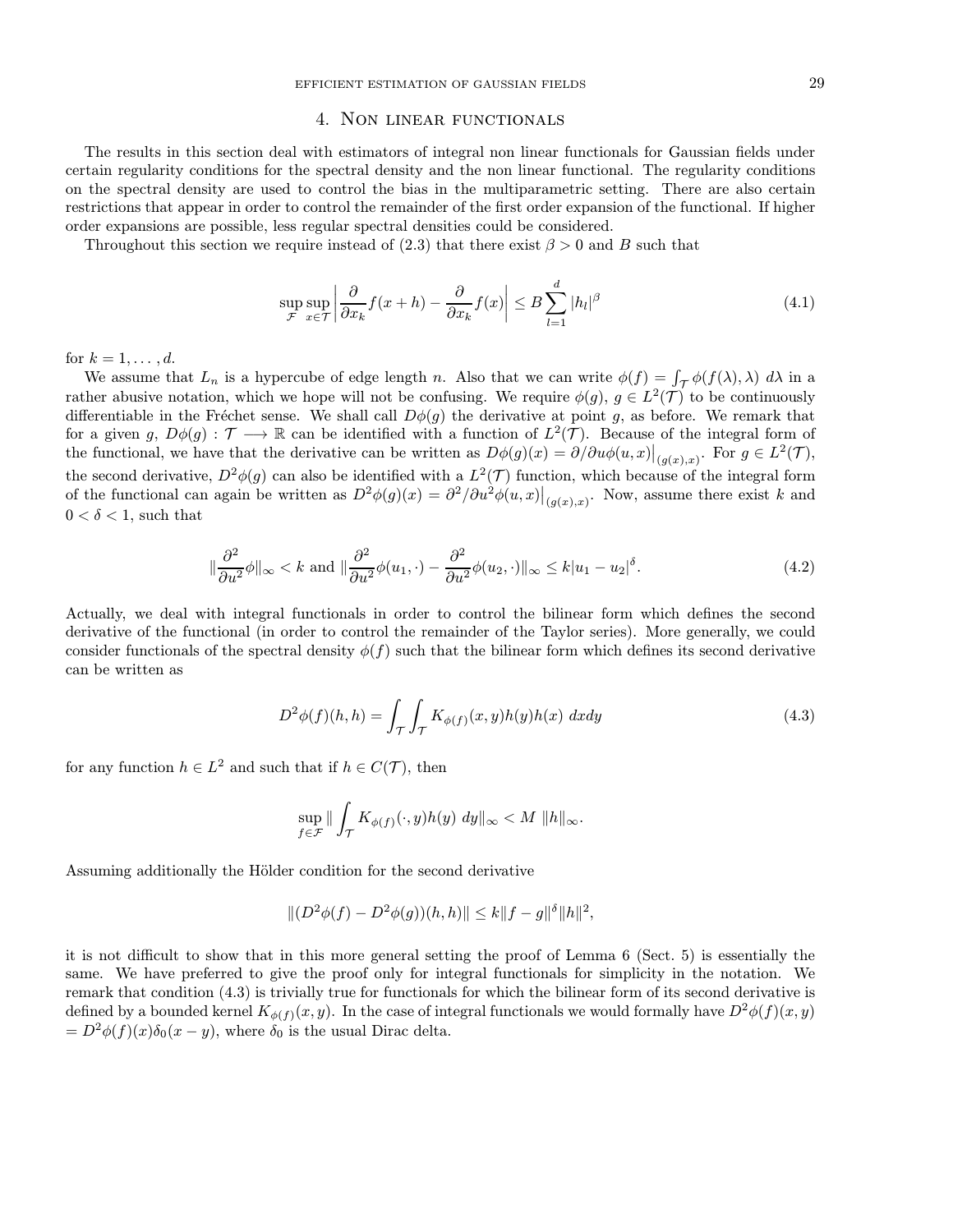Let  $K : \mathbb{R} \to \mathbb{R}$  be a symmetric, non negative and bounded density function supported over  $\mathcal{T}$ . Then define  $K(u): \mathbb{R}^d \to \mathbb{R}$  as

$$
\underline{K}(u) = \prod_{l=1}^d K(u_l).
$$

Consider the following kernel estimator of  $f$ ,

$$
f_h(x) = \frac{1}{h^d} \int_{\mathcal{T}} \underline{K}\left(\frac{u-x}{h}\right) I_n^T(u) du,
$$
\n(4.4)

 $h = n^{-\zeta}$  and  $I_n^T$  defined in (3.4).

Based on this pointwise estimator, we construct an estimator of  $\phi(f)$ , improving the evaluation of  $\phi(f_h)$  with a linear term based on the derivative of the functional. Define,

$$
\phi_n(f) = \phi(f_h) + \int_{\mathcal{T}} D\phi(f_h)(\lambda) (I_n^T - f_h)(\lambda) d\lambda.
$$
\n(4.5)

We have the following result,

**Theorem 4.1.** Assume that F and  $\Phi$  satisfy (2.4, 2.5, 4.1) and (4.2). Assume that  $\gamma$  defined in (3.3) and  $\zeta$ defined in (4.4) satisfy

$$
\gamma < 1 + \frac{1}{\beta} \left( 1 - \frac{d}{2(1+\delta)} \right) \tag{4.6}
$$

$$
\frac{d}{2(1+\delta)(1+\beta)} < \zeta < \frac{2}{5} \tag{4.7}
$$

and that  $\beta$  defined in (4.1) and  $\delta$  defined in (4.2) satisfy

$$
\frac{d}{2} < 2(1+\delta)(1+\beta)/5. \tag{4.8}
$$

Then for  $f \in \mathcal{F}$  and  $\phi \in \Phi$ ,

$$
\sup_{\phi \in \Phi} \sup_{f \in \mathcal{F}} |L_n|^{1/2} E(\phi_n(f) - \phi(f)) = o(1) \text{ and}
$$
\n(4.9)

$$
|L_n|^{1/2}(\phi_n(f) - E\phi_n(f)) \stackrel{\mathcal{D}}{\rightarrow} \mathcal{N}(0, 2(2\pi)^d \int_{\mathcal{T}} (D\phi(f)f)^2(\lambda)d\lambda.
$$
 (4.10)

**Remark 4.2.** As a consequence of the above set of restrictions we have  $d \leq 3$  as in Theorem 3.2. For  $d = 2$ ,  $\beta$  has to be greater than 1/4 and for  $d = 3$ ,  $\beta > 7/8$  (if  $\delta = 1$ ).

**Remark 4.3.** For  $d = 1$  the proof of Theorem 4.1 yields that the most severe restriction on the regularity of the spectral density is given by the error of a first order expansion. This error is given by a term of the type  $||f - f_h||^2$ , with  $f_h$  defined in equation (4.4) (as  $d = 1$  we may use  $\gamma = 1$  in Eq. (3.3)). This suggests the convenience of studying estimators based on a second order expansion of the nonlinear functional  $\phi$ .

As a corollary of Theorem 4.1 it follows from the results in Section 3 that  $\phi_n(f)$  is an asymptotically efficient estimator of  $\phi(f)$  for the quadratic loss function.

Requiring from  $\phi$  to be Fréchet differentiable on the entire  $L^2$  can be a restrictive condition for certain interesting examples. Consider, for example, the functionals  $\phi_B$  and  $\phi_S$ , corresponding to the Burg entropy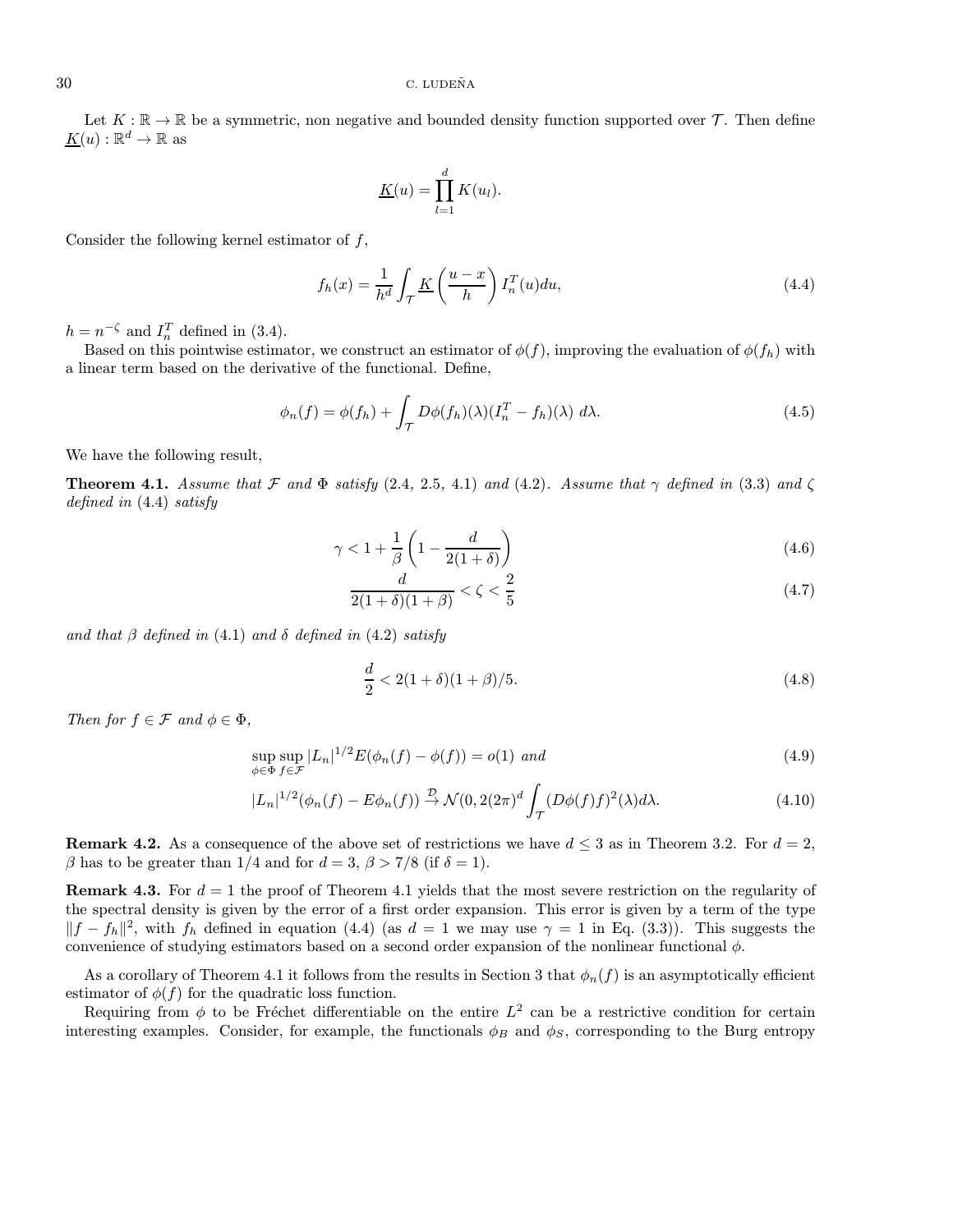and the Shannon entropy respectively, which are not Fréchet differentiable on the entire  $L^2$  but only are so on the set F of spectral densities satisfying  $(2.1)$ . In both cases a slight modification to the proof of Theorem 4.1 yields the asymptotic minimum variance Gaussian behavior of the estimator defined in Theorem 4.1. Consider the Burg entropy functional

$$
\phi_B(f) = \int_{\mathcal{T}} \log f(\lambda) \ d\lambda
$$

and the Shannon entropy functional

$$
\phi_S(f) = \int_{\mathcal{T}} f(\lambda) \log f(\lambda) \ d\lambda.
$$

Then

$$
D\phi_B(f)(\lambda) = \frac{1}{f(\lambda)}
$$

which is well defined and bounded over  $F$ . Consider the truncated functional

$$
\phi_B^N(f) = \int_{\mathcal{T}} \log(f(\lambda) \vee \frac{1}{N}) \, d\lambda.
$$

It follows that  $\phi_B^N$  satisfies

$$
||D^{2}\phi_{B}^{N}(f) - D^{2}\phi_{B}^{N}(g)|| \le CN^{2}||f||_{\infty}||g||_{\infty}||f - g|| \tag{4.11}
$$

with C independent of N. Considering the similar truncation  $\phi_S^N(f)$  of  $\phi_S(f)$ , we have the following corollary of Theorem 4.1

**Corollary 4.4.** If F satisfies (2.1) and (4.1) then there exists  $\eta = \eta(\delta, \gamma, \zeta, \beta)$ ,  $\eta > 0$  such that for  $N = O(n^{\eta})$ 

$$
n^{d/2} E(\phi_B^N(I_n^T) - \phi_B(f)) = o(1)
$$
\n(4.12)

$$
n^{d/2}(\phi_B^N(I_n^T) - E\phi_B^N(I_n^T)) \xrightarrow{\mathcal{D}} \mathcal{N}(0, 2(2\pi)^{2d})
$$
\n(4.13)

and

$$
n^{d/2} E(\phi_S^N(I_n^T) - \phi_S(f)) = o(1), \tag{4.14}
$$

$$
n^{d/2}(\phi_S^N(I_n^T) - E\phi_S^N(I_n^T)) \stackrel{\mathcal{D}}{\rightarrow} \mathcal{N}(0, 2(2\pi)^d \int_{\mathcal{T}} [\log(f(\lambda)) + 1]^2 f^2(\lambda) d\lambda). \tag{4.15}
$$

## 5. Proofs

Proof of Lemma 2.3: In order to prove this Lemma we will follow the ideas of the proof of Theorem 1 in Avram [1] and those of Theorem 5.1 in Dahlhaus [7] on the convergence of the trace of products of Toeplitz matrices and their inverses.

We also need a result obtained by Doukhan et al. [11]. Actually, they deal with tapered Toeplitz matrices (tapering functions are introduced in Sect. 3), so that non tapered matrices are just a particular case. Let  $T_n(f)$ be the Toeplitz matrix associated with a function f. We have that  $T_n(f)$  is a Hermitian matrix, and if f is real valued and even, then  $T_n(f)$  is real and symmetric.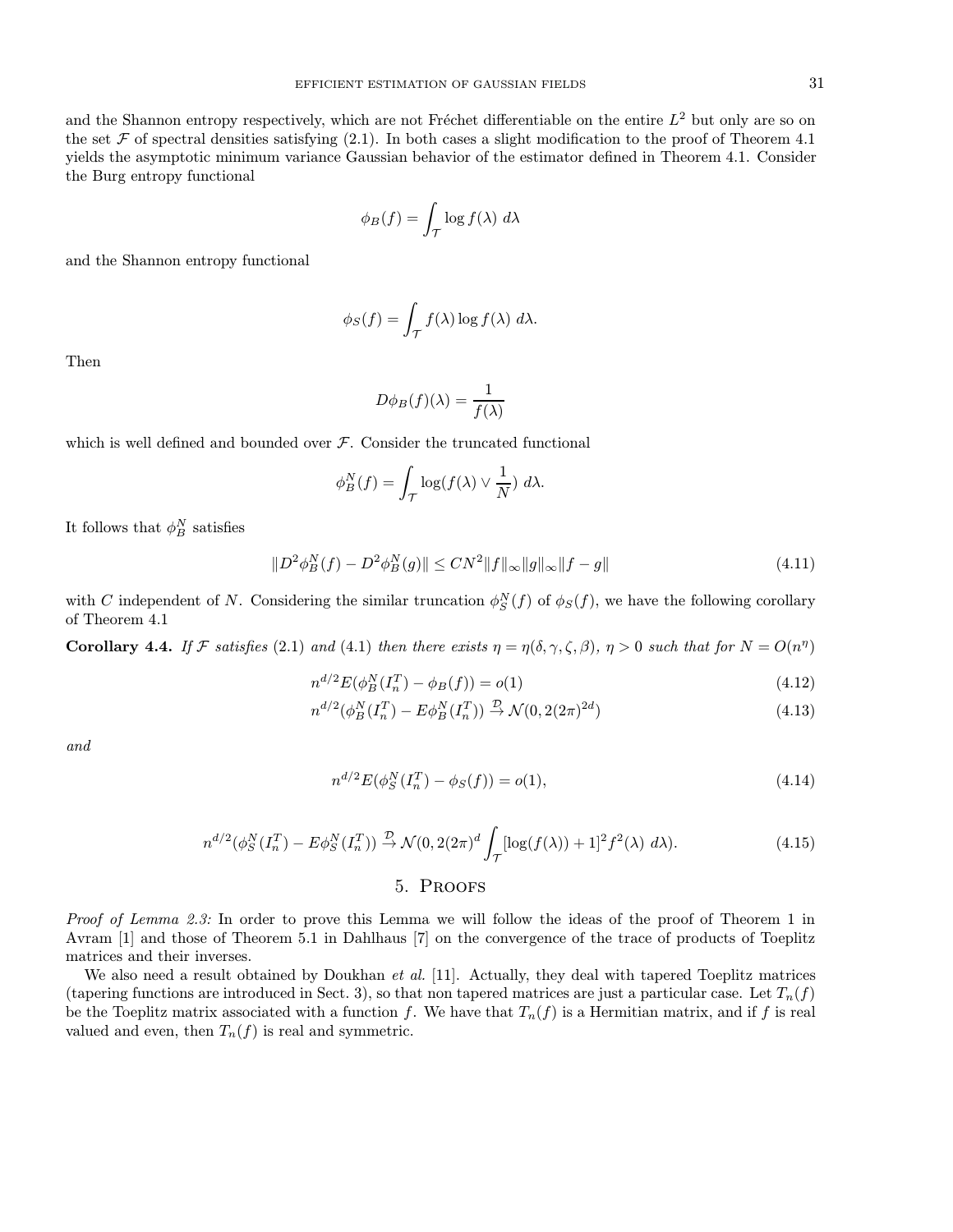#### $32$  C. LUDEÑA

Let A be a linear operator on a finite-dimensional euclidean space K of dimension  $d_K$ . Assume A is symmetric, and let  $\lambda_j$ ,  $j = 1, \ldots, d_K$  be its eigenvalues. The p-Schatten norms (for symmetric operators) are defined as follows:

$$
||A||_p = [\sum_{j=1}^{d_K} (\lambda_j)^p]^{1/p} \text{ for } 1 \le p < \infty
$$
  

$$
||A||_{\infty} = \max_{1 \le j \le d_K} \lambda_j \text{ for } p = \infty.
$$

We have the following result,

**Proposition 5.1.** (Doukhan et al. [11]) Let f belong to  $L_p(\mathcal{T})$ ,  $1 \leq p \leq \infty$ . Then,

$$
||T_n(f)||_p \le |L_n|^{1/p} ||f||_p. \tag{5.1}
$$

*Proof of*  $(2.7)$ *:* Actually  $(2.7)$  is a particular case of the more general result,

**Lemma 5.2.** Let  $\{f^k\}_{1\leq k\leq p}$  be a collection of functions that satisfy the conditions of Lemma 1. Then,

$$
\frac{1}{|L_n|} Tr\left[\prod_{k=1}^p T_n(f^k)\right] - \int_{\mathcal{T}} \prod_{k=1}^p f^k(x) \, dx = o(M^p). \tag{5.2}
$$

Following Avram [1], the proof of (5.2) is done by induction on the number  $s \leq p$  of those  $f^k$  which are non-polynomials. First assume  $f^k$ ,  $k = 1, ..., p$  are polynomials (s=0), then (5.2) holds by multilinearity. Now, for  $l \in \mathbb{Z}^d$  let  $F_l * f^k$  be the Féjer polynomial of  $f^k$ . By the induction hypothesis,

$$
\frac{1}{|L_n|} Tr \left[ T_n(F_l * f^1) \prod_{k=2}^s T_n(f^k) \right] - \int_{\mathcal{T}} F_l * f(x) \prod_{k=2}^s f^k(x) dx = o(M^p).
$$
 (5.3)

Consider the first term of the r.h.s. of (5.3). Given  $\varepsilon > 0$ , there exists  $l \in \mathbb{Z}^d$  such that  $||F_l * f - f||_2 < \varepsilon$  for all  $f \in \mathcal{F}$ . Then it follows by Proposition 5.1 that

$$
\frac{1}{|L_n|} Tr \left[ T_n(F_l * f^1 - f^1) \prod_{k=2}^s T_n(f^k) \right] \leq \frac{1}{|L_n|} \left\| \left[ T_n(F_l * f^1 - f^1) \prod_{k=2}^s T_n(f^k) \right] \right\|_1
$$
  

$$
\leq \frac{1}{|L_n|} \| T_n(F_l * f^1 - f^1) \|_2 \| \prod_{k=2}^s T_n(f^k) \|_2 \leq \varepsilon (2\pi)^{d(p-1)} M^{p-1}.
$$

In our case we have used  $p_k = \infty$  because the functions are bounded, and have approximated by the Féjer polynomials in  $L_2$ . As a consequence of the equicontinuity condition in (2.3), since  $\mathcal F$  is a closed, uniformly bounded (by condition  $(2.2)$ ) and equicontinuous class of functions from  $L^2$ , by the Fréchet-Kolmogorov theorem, there exists a uniform bound over all this class.

Similarly, the second term of the r.h.s. of equation (5.3) tends to  $\int_{\mathcal{T}} f^1(x) \prod_{k=2}^s f^k(x) dx$  at the stated rates, for all  $f \in \mathcal{F}$ .  $\Box$ 

*Proof of*  $(2.8)$ *:* For the proof of the second part of Lemma 2.3 we shall use a less general version of Theorem 5.1 in Dahlhaus [7]. In our case, we require the uniform continuity condition given by (2.3).

**Lemma 5.3.** Assume that f belongs to F where the latter satisfies (2.1) and (2.3). Assume that  $g \in L_{\infty}$ . Then

$$
|Tr[(T_n^{-1}(f)T_n(g))^p - T_n(\left(\frac{g}{f}\right)^p)]| \le o(|L_n|). \tag{5.4}
$$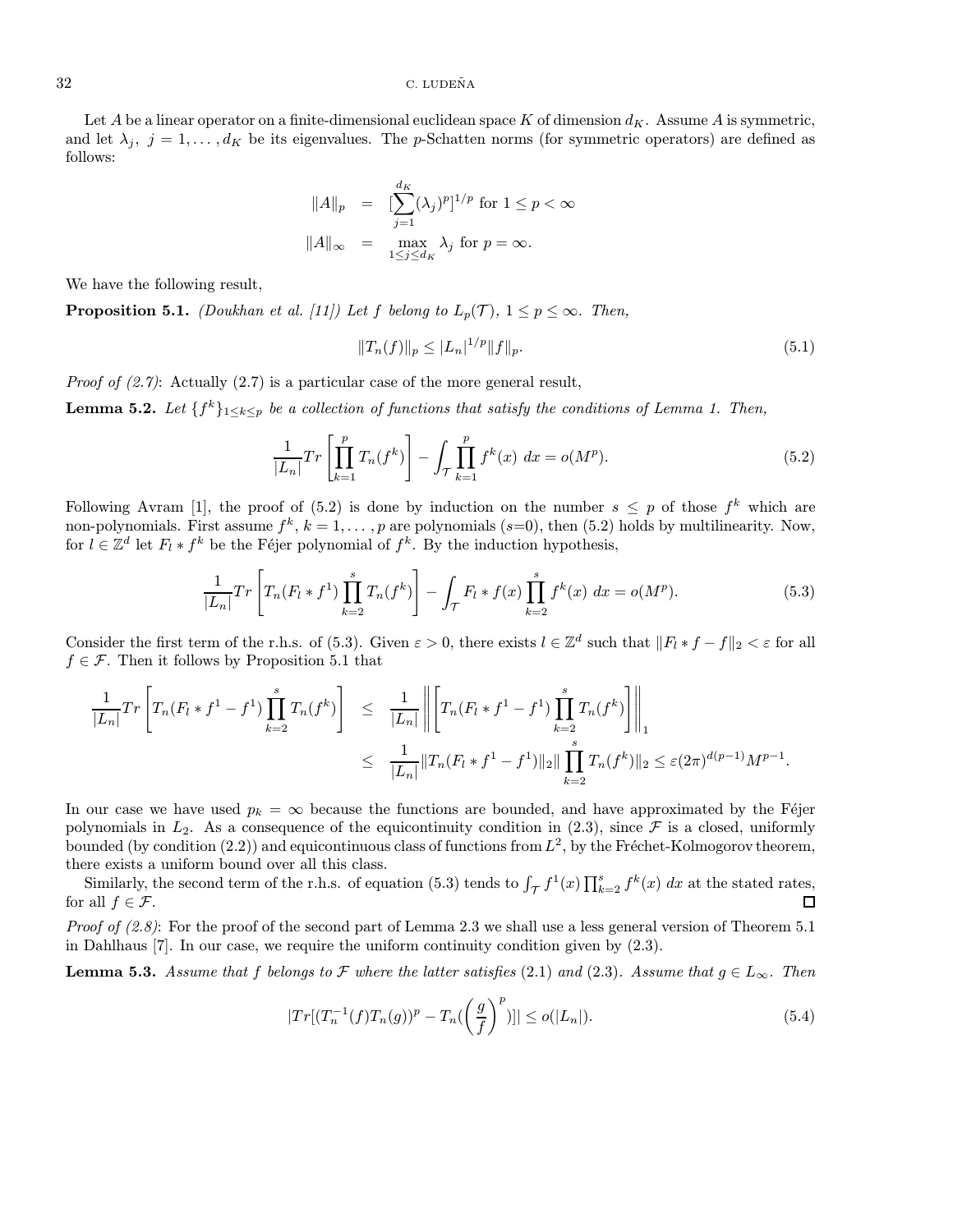Proof of Lemma 5.3: We follow the same line of proof as Dahlhaus [7] and shall divide the proof into several lemmas. Assume without loss of generality that  $L_n$  is a square of edge length n. Given a matrix A, consider its norm  $||A||_{\infty}$ . We have

$$
||A|| = \sup_{x \in C^{n^d}} \left( \frac{x'A'Ax}{x'x} \right)
$$

where  $A'$  is the conjugate transpose of  $A$ . Then,

**Lemma 5.4.** Under conditions (2.1, 2.2) and (2.3) if  $||f||_{\infty} < M$  we have

$$
D_{\alpha}(f) = ||I - T_n(f)^{1/2}T_n(((2\pi)^{2d}f)^{-1})T_n(f)^{1/2}||_2^2 = o(|L_n|Mm).
$$
\n(5.5)

*Proof of Lemma 5.4:* We have that the l.h.s. of  $(5.5)$  is equal to

$$
|L_n| - 2Tr[T_n(f)T_n(((2\pi)^{2d}f)^{-1})] + Tr[(T_n(f)T_n(((2\pi)^{2d}f)^{-1}))^2].
$$

The proof follows from (2.7), using conditions (2.1–2.3) and  $||f||_{\infty} < M$ . We have used that

$$
\int_{\mathcal{T}} f(x)(2\pi)^{2d} f^{-1}(x) dx = \int_{\mathcal{T}} (f(x)(2\pi)^{2d} f^{-1}(x))^2 dx = |L_n|.
$$

**Lemma 5.5.** Let f and g be two positive, even functions with  $||g||_{\infty} < M$  and  $||f^{-1}||_{\infty} < m$ , then

$$
||T_n(f)^{-1/2}T_n(g)^{1/2}||_{\infty} = O(Mm).
$$

*Proof of Lemma 5.5:* As  $T_n(f)$  is invertible, we have

$$
||T_n(f)^{-1/2}T_n(g)^{1/2}||_{\infty} = ||T_n(g)^{1/2}T_n(f)^{-1/2}||_{\infty} = \sup_{|x|=1} \frac{x^t T_n(g)x}{x^t T_n(f)x} \le \frac{\int_{\mathcal{T}} |g(\lambda)|| \sum_j x_j e^{-ij\lambda}|^2}{\int_{\mathcal{T}} |f(\lambda)|| \sum_j x_j e^{-ij\lambda}|^2} \le Mm.
$$

Now, continue with the proof of Lemma 5.3 as in the proof of Theorem 5.1 in Dahlhaus [7]. Proof of Theorem 2.1: It is essentially the same as in Khas'minskii et al. [15]. Let

$$
\tilde{g}_N = \left\{ \begin{array}{ll} g & \text{if } |g| \leq N \\ 0 & \text{if } |g| > N \end{array} \right.
$$

and let  $g_N$  be an approximation to  $\tilde{g}_N$  satisfying (2.3). Define

$$
\psi_N(\lambda) = (f(\lambda)D\phi(f)(\lambda))_N \|(fD\phi(f))_N\|^{-2}.
$$

Let  $\theta = \phi(f)$  and

$$
f_{\tau}(\lambda) = f(\lambda) + (\tau - \theta) f_N(\lambda) \psi_N(\lambda).
$$

For large enough N,  $||(fD\phi(f))_N|| > 0$ .

If  $|\tau - \theta|$  is small then  $f_{\tau}(\lambda)$  is a spectral density,

$$
||f_{\tau} - f|| = |\tau - \theta| ||\psi_N f|| \le |\tau - \theta| K N ||f|| = O(|\tau - \theta|), \left|\frac{1}{f} - \frac{1}{f_{\tau}}\right| \le \frac{K N |\tau - \theta|}{f_{\tau}} = O(|\tau - \theta|)
$$

 $\Box$ 

 $\Box$  $\Box$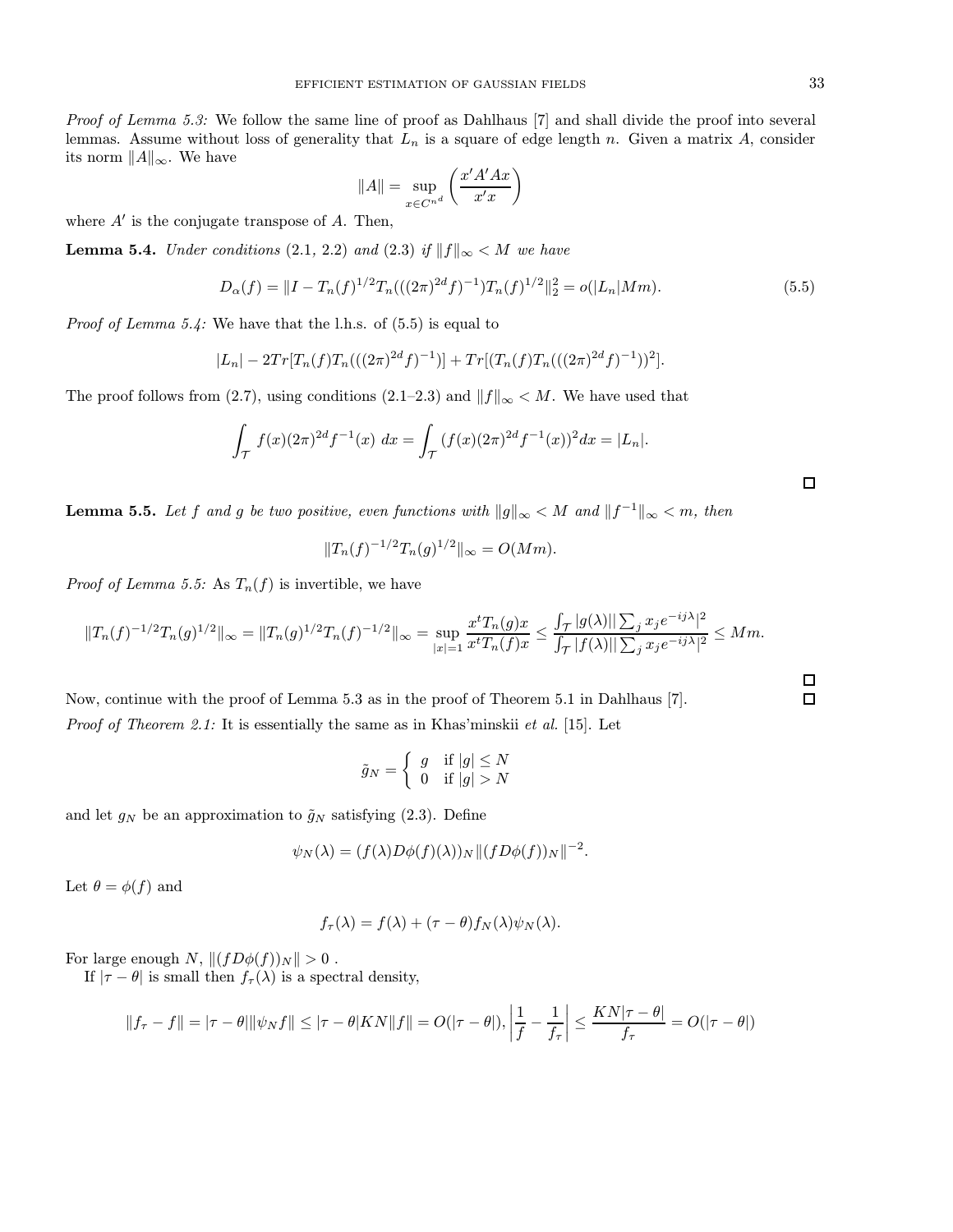and

$$
\frac{df_{\tau}}{d\tau} = f_N(\lambda)\psi_N(\lambda)
$$

where this last expression does not depend on  $\tau$  and satisfies (2.3).

Also, because of  $\phi$ 's differentiability

$$
\phi(f_{\tau}) = \phi(f) + (\tau - \theta) \int_{\mathcal{T}} f(\lambda) D\phi(f)((\lambda)\psi_N(\lambda)d\lambda + o(|\tau - \theta|) = \tau + o(|\tau - \theta|)
$$

since  $\int_{\mathcal{T}} f D\phi(f) \psi_N = 1 + o(1)$ .

Estimating  $\phi(f)$ , when f belongs to the family  $f_{\tau}$  is equivalent to estimating  $\tau$ . Let  $P_{n,\tau}$  be the distribution of  $x^n$  with spectral density  $f_\tau$ .

Using results of Davies (the proof can be found in Appendix II in Davis [9]) and Lemma 2.3 we have the following lemma:

**Lemma 5.6.** If F satisfies conditions (2.1) and (2.3), if  $\sup_{f \in \mathcal{F}} ||df_{\tau}/d\tau||_{\infty} \leq CN$  and  $|\tau - \theta| = O(|L_n|^{-1/2})$ , then  $P_{n,\tau}$  is LAN with asymptotic variance

$$
\frac{\Gamma_{\theta}}{2} = \frac{1}{2(2\pi)^{d}} \int_{\mathcal{T}} f^{-2} \frac{df_{\tau}}{d\tau} \mid_{\tau=\theta} \text{ and } \Delta_{\theta} = P_{n,\theta}^{-1} \frac{1}{2n^{d/2}} \frac{d}{d\tau} P_{n,\tau} \mid_{\tau=\theta}.
$$

The proof of Lemma 5.6 is given at the end of the proof of the theorem.

Following the definition of  $\Delta$  it is clear that

$$
\Delta \geq \lim_{\delta \to 0} \liminf_{|L_n| \to \infty} \inf_{\phi_n} \sup_{|\tau - \theta| < \delta} E_{f_\tau} \{ w(n^{1/2}(\phi_n - \phi(f_\tau)) \}
$$

and now, because of Section 4 in Hajek [14], the above expression is bounded from below by

$$
2\pi^{-1/2} \int_{-\infty}^{+\infty} w(y \Gamma_{\theta}^{-1/2}/2) \exp\{-1/2y^2\} dy = 2\pi^{-1/2} \int_{-\infty}^{+\infty} w \left( y(2\pi)^{d/2} \sqrt{2} \left[ \int_{\mathcal{T}} \frac{f_N}{f^2} \psi_N^2 d\lambda \right]^{-1/2} \right) \exp\{-1/2y^2\} dy.
$$

Letting  $N \to \infty$  the proposition is thus proved.

*Proof of Lemma 5.6:* Define  $\theta = \phi(f_0)$ . Let  $\tau = \theta + t|L_n|^{-1/2}$ , for some  $t \in \mathbb{R}$ . Call

$$
\Delta_{\theta} = \frac{1}{2} \frac{1}{|L_n|^{1/2}} \frac{dP_{n,\tau}}{d\tau} \big|_{\tau = \theta} P_{n,\theta}^{-1}.
$$
\n(5.6)

 $\Box$ 

From the definition of the multivariate Gaussian density, we have

$$
\frac{dP_{n,\tau}}{d\tau} = \frac{d}{d\tau} \int_{\mathbb{R}^{|L_n|}} e^{-i^t x^n y} e^{-1/2^t y \Sigma_\tau y} dy \tag{5.7}
$$

where

$$
(\Sigma_{\tau})_{kj} = \int_{\mathcal{T}} f_{\tau} e^{i(j-k)\lambda} d\lambda.
$$

In the multidimensional case, k and j are multi-indices so that matrix  $\Sigma$  may be considered (w.l.o.g.) by columns. That is,  $(\Sigma)_{kj}$  refers to the term in column  $m = (j_1 - 1)n + (j_2 - 1)n + \cdots + j_d$  and row  $l = (k_1 - 1)n + (k_2 - 1)n + \cdots + k_d.$ 

Since

$$
\int_{\mathbb{R}^{|L_n|}} y_k y_j e^{-i^t x^n y} e^{-1/2^t y \Sigma_\tau y} dy = \frac{\partial^2}{\partial x_j \partial x_k} \int_{\mathbb{R}^{|L_n|}} e^{-i^t x^n y} e^{-1/2^t y \Sigma_\tau y} dy,
$$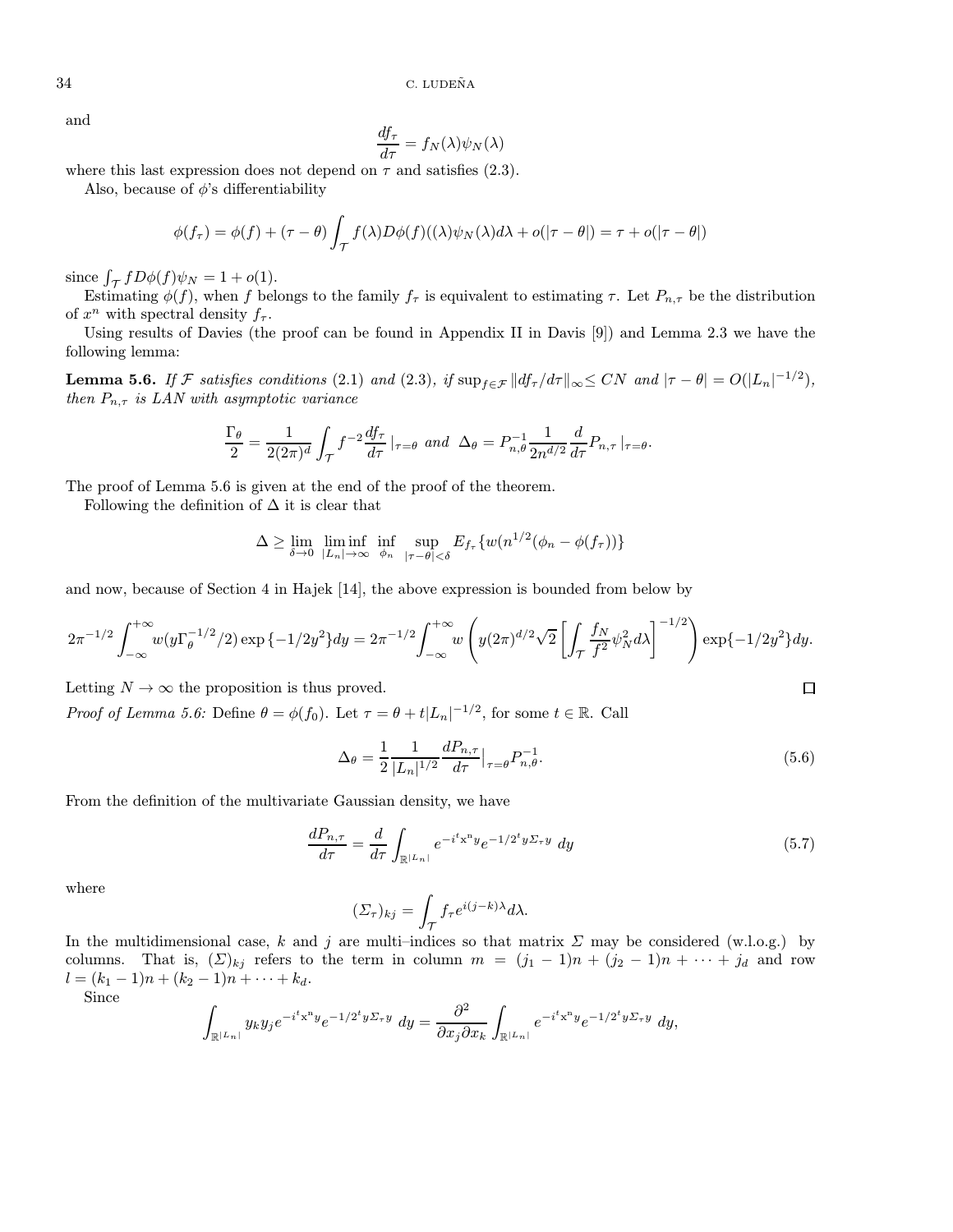we have

$$
\frac{dP_{n,\tau}}{d\tau} = P_{n,\tau} \sum_{k \in L_n} \sum_{j \in L_n} \int_{\mathcal{T}} \frac{df_{\tau}}{d\tau} e^{i \langle k-j, \lambda \rangle} d\lambda \left[ -a_{jk} + \sum_{l,m} x_l x_m a_{lk} a_{mj} \right]
$$
(5.8)

where  $\Sigma_{\tau}^{-1} = (a_{jk})$ . Set

$$
(\Sigma'_{\tau})_{kj} = \int_{\mathcal{T}} \frac{df_{\tau}}{d\tau} e^{i(j-k)\lambda} d\lambda.
$$

With this notation,

$$
\Delta_{\theta} = \frac{1}{2} \frac{1}{|L_n|^{1/2}} \left[ {}^{t}x^{n} \Sigma_{\theta}^{-1} \Sigma_{\theta}^{\prime} \Sigma_{\theta}^{-1} x^{n} - Tr(\Sigma_{\theta}^{-1} \Sigma_{\theta}^{\prime}) \right]. \tag{5.9}
$$

We have,

- 1.  $E(\Delta_{\theta})=0$ .
- 2.  $Var(\Delta_{\theta}) = \frac{1}{2} \frac{1}{|L_n|} \sum \zeta_i^2$  where  $\zeta_i$  are the eigenvalues of  $\sum_{\theta}^{-1} \sum_{\theta}$ . 3.  $cum_m(\Delta_{\theta}) = \frac{1}{2} \frac{1}{|L_n|^{m/2}} Tr(\Sigma_{\theta}^{-1} \Sigma_{\theta}')^m$ .

In order to prove the first part of the lemma, we must show that

$$
Var(\Delta_{\theta}) \to \frac{\Gamma_{\theta}}{2} = \frac{1}{2(2\pi)^{d}} \int_{\pi} f^{-2} \frac{df_{\tau}}{d\tau} \Big|_{\tau=\theta}
$$
(5.10)

and that

$$
\lim_{|L_n| \to \infty} cum_m(\Delta_\theta) = 0. \tag{5.11}
$$

In order to complete the proof, we must verify that the sum of remaining terms of the logarithm of the likelihood ratio minus  $\Delta_{\theta}$  tends to zero in probability. The proof can be found in Davis [9] (*cf.* Th. 4.2). We shall give a sketch.

Set

$$
A_n = 1/2 \left[ \log \det (\Sigma_{\theta}) - \log \det (\Sigma_{\tau}) + ^t x^n \Sigma_{\theta}^{-1} x^n - ^t x^n \Sigma_{\tau}^{-1} x^n - t |L_n|^{-1/2} [t x^n \Sigma_{\theta}^{-1} \Sigma_{\theta}^{\prime} \Sigma_{\theta}^{-1} x^n - Tr(\Sigma_{\theta}^{-1} \Sigma_{\theta}^{\prime})] + 1/2t^2 \Gamma_{\theta} \right].
$$
\n(5.12)

We want to show that  $A_n$  tends to zero in probability. It will be shown that both the expectation and the variance tend to zero. First, we calculate the expectation.

$$
E(A_n) = 1/2 \left[ \log det(\Sigma_{\theta}) - \log det(\Sigma_{\tau}) + Tr(I - \Sigma_{\theta} \Sigma_{\tau}^{-1}) + \frac{t^2}{2|L_n|} Tr(I - \Sigma_{\theta}^{'2} \Sigma_{\theta}^{-2}) \right].
$$

From linear algebra it is known that,

$$
||T_n(f)||_{\infty} \le ||f||_{\infty}
$$
 and  $||T_n(f)^{-1}||_{\infty} \le ||f^{-1}||_{\infty}$ , (5.13)

$$
Tr(AB) \leq \|A\|_2 \|B\|_2, \tag{5.14}
$$

$$
||AB||_2 \le ||A||_2 ||B||_{\infty}, \tag{5.15}
$$

$$
||A||_{\infty} \le ||A||_2 \le |L_n|^{1/2} ||A||_{\infty}.
$$
\n(5.16)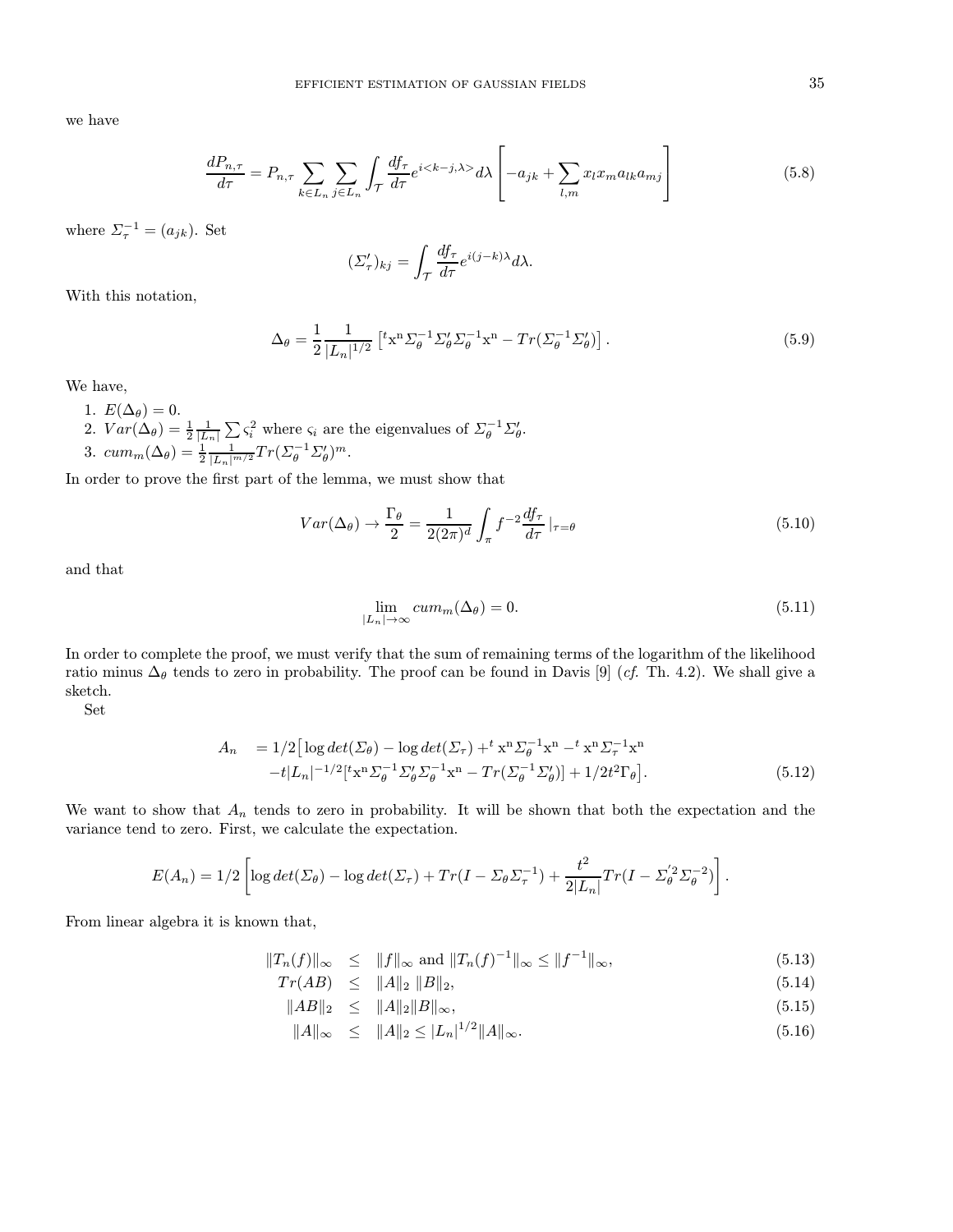Also if  $||A||_{\infty} < 1$  then

$$
\log|I+A|-Tr(A)+\frac{1}{2}Tr(A^2) \le \frac{1}{3}||A||_{\infty}||A||_2^2/(1-||A||_{\infty})^3
$$
\n(5.17)

and if  $A = A(\theta)$  and  $B = B(\phi)$  are differentiable, then

$$
Tr(A(\theta)B(\phi)) = Tr\left(\left[A(0) + \theta \frac{d}{d\theta}A(\theta_1)\right] \left[B(0) + \phi \frac{d}{d\phi}B(\phi_1)\right]\right)
$$
(5.18)

for  $0 < \theta_1 < \theta$  and  $0 < \phi_1 < \phi$ . Call  $A = \Sigma_{\theta} \Sigma_{\tau}^{-1} - I$ . We have

$$
E(A_n) \le 1/6 ||A||_{\infty} ||A||_2^2 (1 - ||A||_{\infty})^3 + 1/4 [t^2 Tr(\Sigma_{\theta}^{-2} (\Sigma_{\theta}')^2) - Tr(A^2)]
$$

since

$$
||A||_{\infty} \le ||\Sigma_{\theta} - \Sigma_{\tau}||_{\infty} ||\Sigma_{\tau}^{-1}||_{\infty} \le K t |L_n|^{-1/2} < 1
$$
\n(5.19)

by the first expression in (5.13). Also,  $||f_{\tau} - f||_{\infty} \leq KNt|L_n|^{-1/2}$  and  $||\Sigma_{\tau}^{-1}||_{\infty} < \infty$  again by (5.13).

Making use of the bounds obtained for  $||A||_{\infty}$  and the inequality stated in (5.15), it follows that the first summand in  $E(A_n)$  is  $O(|L_n|^{-1/2})$ . Defining  $A(\tau) = B(\tau) = \Sigma_{\tau}^{-1}(\Sigma_{\theta} - \Sigma_{\tau})$ , using the relations  $|\tau - \theta|$  $= t|L_n|^{-1/2}$ ,  $A(\theta) = 0$  and  $\frac{d}{d\tau}A(\tau) = \Sigma_\tau^{-1}\Sigma_\tau'$ , in view of equation (5.18) we have that the second term is equal to

$$
1/4 \frac{t^2}{|L_n|} Tr(\Sigma_{\theta}^{-2} (\Sigma_{\theta}')^2 - \Sigma_{\theta_1}^{-1} \Sigma_{\theta}' \Sigma_{\theta_2}^{-1} \Sigma_{\theta}').
$$
 (5.20)

Again by (5.13) we have that

$$
\|\Sigma_{\theta}^{-1} - \Sigma_{\theta_1}^{-1}\|_{\infty} \le |f^{-1} - f_{\theta_1}^{-1}| = O(|L_n|^{-1/2}).\tag{5.21}
$$

Rewrite (5.20) as

$$
1/4\frac{t^2}{|L_n|}Tr(\Sigma_{\theta}^{-2}(\Sigma_{\theta}')^2 - \Sigma_{\theta_1}^{-1}\Sigma_{\theta}'\Sigma_{\theta}^{-1}\Sigma_{\theta}') + 1/4\frac{t^2}{|L_n|}Tr(\Sigma_{\theta_1}^{-1}\Sigma_{\theta}'\Sigma_{\theta}^{-1}\Sigma_{\theta}' - \Sigma_{\theta_1}^{-1}\Sigma_{\theta}'\Sigma_{\theta_2}^{-1}\Sigma_{\theta}').
$$
 (5.22)

The first term in  $(5.22)$ , following  $(5.14, 5.16, 5.17)$  and  $(5.21)$  is bounded by

$$
\|\Sigma_{\theta}\|_{\infty}^2 \|\Sigma_{\theta}^{-1}\|_{\infty} O(|L_n|^{-1/2}).
$$
\n(5.23)

By (5.13) this expression is bounded as  $\frac{df_{\tau}(\cdot)}{d\tau}$  and  $f^{-1}(\cdot)$  are bounded. The second term in (5.22) can be controlled in an equivalent fashion.

Now consider the variance. We have  $Var(A_n) = 2\sum_{i \in L_n} \varsigma_i^2$  with  $\varsigma_i$  the eigenvalues of

$$
\Upsilon_{\tau} = 1/2 \left[ \left( \Sigma_{\theta}^{-1} \Sigma_{\tau}^{-1} - \frac{t}{|L_n|^{1/2}} \Sigma_{\theta}^{-1} \Sigma_{\theta}' \Sigma_{\theta_1}^{-1} \right) \Sigma_{\theta} \right].
$$

Using the same arguments as for the expectation,

$$
Var(A_n) \le t^2 \|\Sigma_{\theta}'\|_{\infty} \|\Sigma_{\theta_1}^{-1} - \Sigma_{\theta}^{-1}\|_{\infty} \|\Sigma_{\theta_2}^{-1} - \Sigma_{\theta}^{-1}\|_{\infty} = O\left(\frac{1}{|L_n|}\right). \tag{5.24}
$$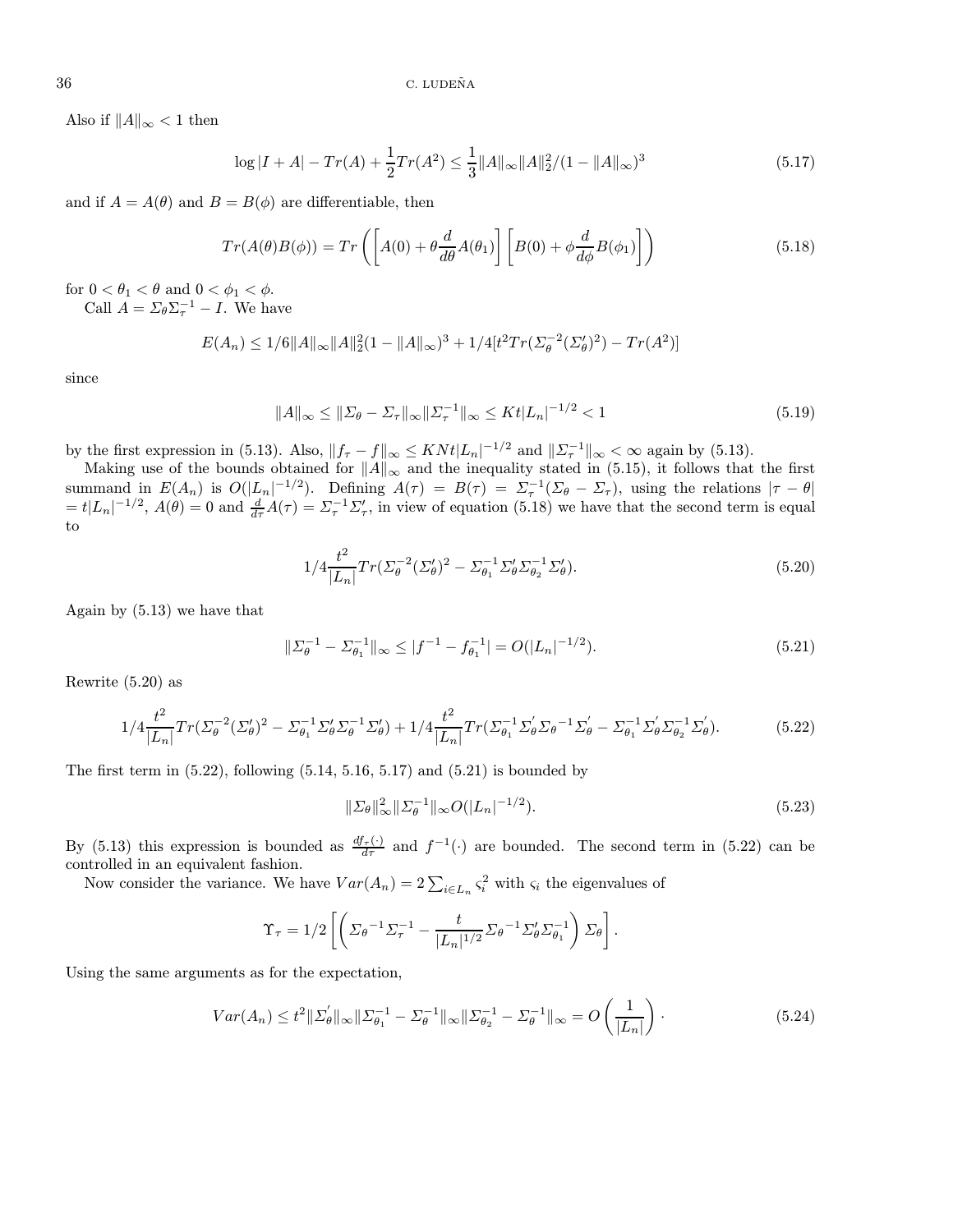We remark that the above bounds are based on inequalities in (5.13) as applied to the difference  $|f - f_\tau|$ .

To complete the proof of Lemma 5.6, the convergence in distribution of  $\Delta_{\theta}$  is a consequence of Lemma 2.3. This is just because its p-cumulants with  $p > 2$  are given by

$$
2^{p-1}(p-1)! \frac{Tr(T_n(f)T_n(\phi))^p}{|L_n|^{p/2}}.
$$

Proof of Theorem 3.1: We have

$$
E(I_n(\phi)) = 2\pi^d \sum_{|s_k| < n_k} \frac{c_s \phi_s f_s}{|L_n|} = \frac{1}{|L_n|} Tr(T_n(\phi)T_n((2\pi)^d f))
$$
\n
$$
= \frac{1}{|L_n|} Tr(T_n(\phi(2\pi)^d f)) + O\left(\frac{|L_n|^{1-1/d}}{|L_n|}\right)
$$
\n
$$
E(I_n^*(\phi)) = 2\pi^d \sum_{|s_k| < n_k} \phi_s f_s = 2\pi^d \sum_{|s_k| < n_k} \phi_s f_s + \int_{\mathcal{T}} \phi f - 2\pi^d \sum_s f_s \phi_s
$$
\n
$$
= \int_{\mathcal{T}} \phi f - 2\pi^d \sum_{s \notin \alpha} \phi_s f_s \le \int_{\mathcal{T}} \frac{2\pi^d}{|L_n|} \sum_s |s| \phi_s f_s = \int_{\mathcal{T}} \phi f + O(|L_n|^{-1})
$$

where  $O(|L_n|^{-1})$  is uniform for  $f \in \mathcal{F}$  and  $\phi \in \Phi$ . Also, we have

$$
Var(I_n(\phi)) = \sum_{s} \sum_{t} \frac{\phi_s \phi_t}{|L_n|^2} E\left(\sum_{l \in L_n - s} x_l x_{l+s} \sum_{j \in L_n - t} x_j x_{t+j} - (2\pi)^{2d} c_s c_t f_s f_t\right)
$$

and

$$
Var(I_n^*(\phi)) = \sum_{s} \sum_{t} \frac{\phi_s \phi_t}{c_s c_t} E\left(\sum_{l \in L_n - s} x_l x_{l+s} \sum_{j \in L_n - t} x_j x_{t+j} - (2\pi)^{2d} c_s c_t f_s f_t\right).
$$

It follows that,

$$
|Var(I_n^*(\phi)) - Var(I_n(\phi))| \le (2\pi)^{2d} \sum_{s} \sum_{t} \left[ \frac{1}{c_s c_t} - \frac{1}{|L_n|^2} \right] \phi_s \phi_t K |L_n|
$$
  

$$
= \frac{(2\pi)^{2d}}{|L_n|} \sum_{s} \sum_{t} \phi_s \phi_t \left[ \frac{|L_n|^2 - c_s c_t}{c_s c_t} \right]
$$
  

$$
= \frac{(2\pi)^{2d}}{|L_n|} \sum_{s} \sum_{t} \phi_s \phi_t |s|^2 |t|^2 \left[ \frac{|L_n|^2 - c_s c_t}{c_s c_t |s|^2 |t|^2} \right]
$$

with

$$
\left[\frac{|L_n|^2 - c_s c_t}{c_s c_t |s|^2 |t|^2}\right] = O\left(\frac{1}{m_n}\right).
$$

Let  $\tau_k$  be the eigenvalues of  $T_n((2\pi)^d f)T_n(\phi)$ . We have

$$
Var(|L_n|^{1/2}I_n(\phi)) = \frac{2}{|L_n|} \sum_{k \in L_n} \tau_k^2.
$$

 $\Box$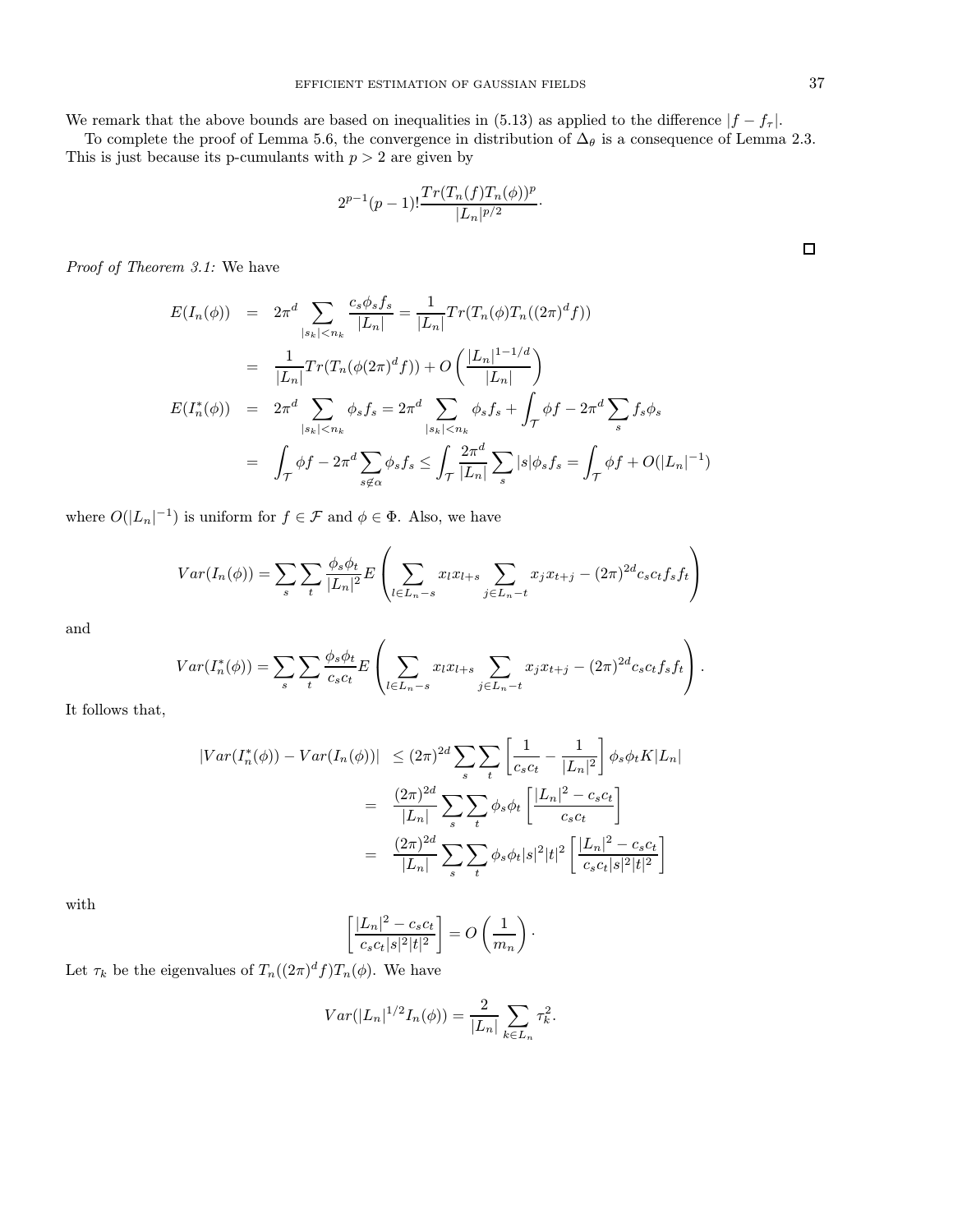So that it follows from Lemma 2.3 that

$$
Var(|L_n|^{1/2}I_n(\phi)) = \frac{2}{|L_n|}Tr(T_n((2\pi)^{2d}f^2\phi^2)) + O(m_n^{-1}) = 2(2\pi)^d \int_{\mathcal{T}} f^2\phi^2 + O(m_n^{-1}).
$$

Now we shall use the fact that  $V_n$  is asymptotically Gaussian to show that  $V_n^*$  also is so. Let  $\phi_N$  be a trigonometric polynomial of degree  $N$ ,  $N = (N_1, ..., N_d)$ . In this case

$$
I_n(\phi_N) = \sum_{|s_1| \leq N_1} \ldots \sum_{|s_d| \leq N_d} \phi_s \hat{r}_s
$$

where  $s = (s_1, \ldots, s_d)$ , and

$$
\hat{r}_s = \frac{1}{|L_n|} \sum_{l \in L_n - s} x_l x_{l+s}, \ r_s = E(x_l x_{l+s}).
$$

Since  $V_n$  is Gaussian, then

$$
|L_n|^{1/2} \left(\hat{r}_s - \frac{c_s}{|L_n|} r_s\right)
$$

is also Gaussian for any s such that  $|s_k| \leq N_k$ ,  $k = 1, \ldots, d$ . Let

$$
\tilde{r}_s = \frac{1}{c_s} \sum_{l \in L_n - s} x_l x_{l+s}.
$$

If we prove that

$$
|L_n|^{1/2}(\tilde{r}_s - r_s)
$$
\n(5.25)

is asymptotically Gaussian, then we would have proved this property for  $|L_n|^{1/2}V_n^*$  in the case of trigonometric polynomials since

$$
|L_n|^{1/2} V_n^*(\phi_N) = |L_n|^{1/2} \sum_{|s_k| \le N} \phi_s(\tilde{r}_s - r_s),
$$

where the r.h.s. is a linear combination of terms given by  $(5.25)$ .

In order to show the asymptotic normality of (5.25), we notice that we can rewrite this expression as

$$
\frac{|L_n|^{3/2}}{c_s} \left(\hat{r}_s - \frac{c_s}{|L_n|} r_s\right)
$$

and that  $\frac{|L_n|}{c_s}$  tends to one because N is fixed. Thus, because both  $V_n^*$  and  $V_n$  have equivalent variances, we can write

$$
|L_n|^{1/2}V_n^*(\phi_N) \to \mathcal{N}(0, \sigma_N^2), \ \sigma_N^2 = \int_{\mathcal{T}} \phi_N^2 f^2
$$

or equivalently,

$$
E\left(e^{iu|L_n|^{1/2}V_n^*(\phi_N)}\right) = e^{-u^2/2\sigma_N^2}.
$$
\n(5.26)

Asymptotic normality in the general case is obtained by approximating  $\phi \in L^2(\mathcal{T})$  by trigonometric polynomials, and letting  $N \to \infty$  in (5.25).  $\Box$ 

*Proof of Theorem 3.2:* The convergence in distribution of the l.h.s. of  $(3.7)$  is a consequence of Proposition 5.1, given above, and has been proved in Doukhan et al. [11].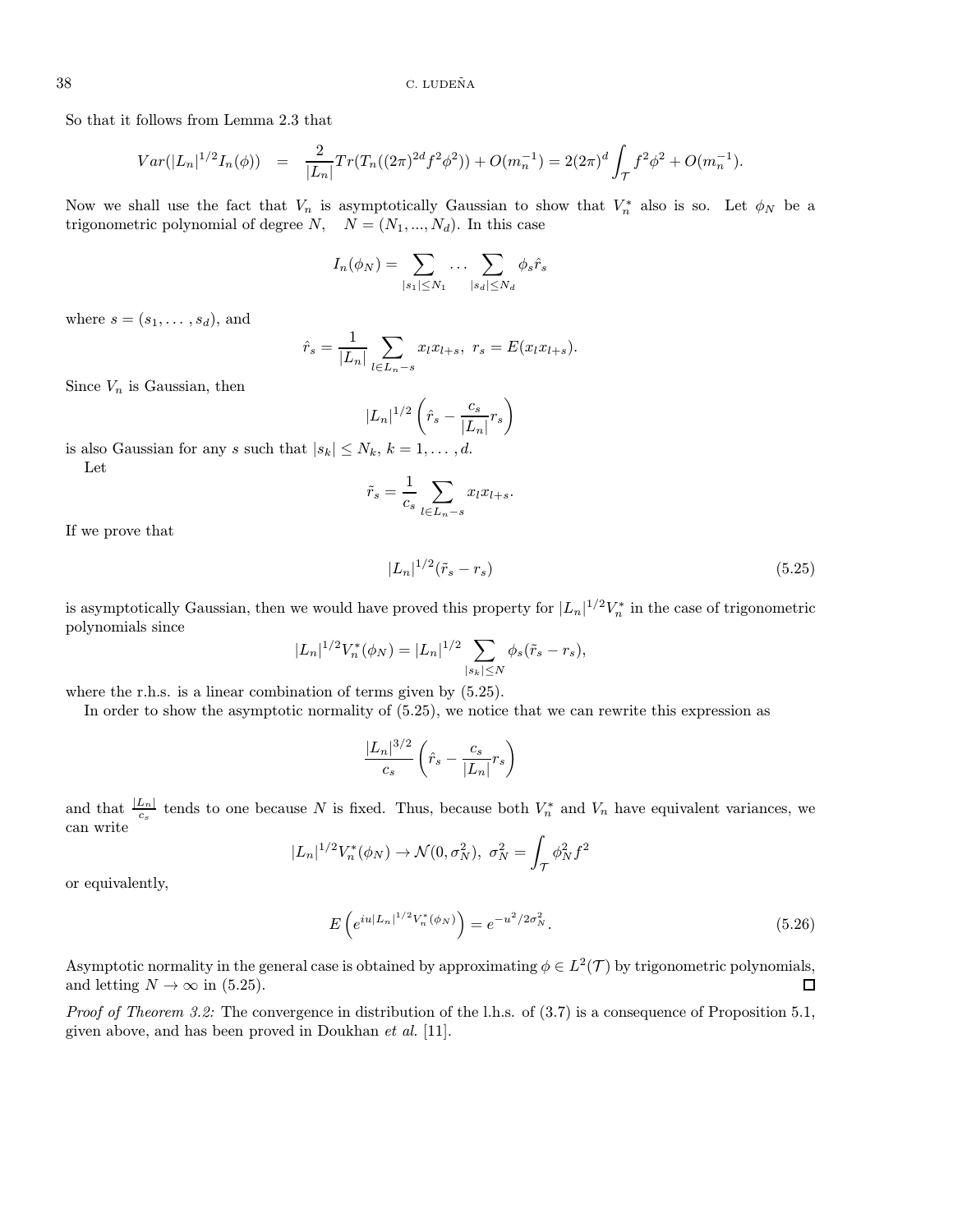To show the convergence to zero of the l.h.s of equation (3.6), we will verify that

$$
n^{d/2}E\int_{\mathcal{T}}\phi(\lambda)(I_n^T - f)(\lambda) = o(1),\tag{5.27}
$$

and that  $o(1)$  is uniform for any  $f \in \mathcal{F}$  and  $\phi \in \Phi$ . To verify (5.27) assume first that  $d = 1$ . Then

$$
\int_{-\pi}^{\pi} \frac{|u|^{\beta+1}}{\sin^2 u/2} \left| \sum_{j=0}^{n-1} h\left(\frac{j-1}{n}\right) - h\left(\frac{j}{n}\right) e^{i u j} \right|^2 du
$$
\n
$$
= \int_{-\pi}^{\pi} \frac{|u|^{\beta+1}}{\sin^2 u/2} \left| \sum_{j=0}^{n-1} n^{\gamma-1} e^{i u j} + \sum_{j=n^{1-\gamma}}^{n} n^{\gamma-1} e^{i u j} \right|^2 du
$$
\n
$$
= (n^{\gamma-1})^2 \int_{-\pi}^{\pi} \frac{|u|^{\beta+1}}{\sin^2 u/2} \left| \sum_{j=0}^{n^{1-\gamma}} e^{i u j} + \sum_{j=n^{1-\gamma}}^{n} e^{i u j} \right|^2 du
$$
\n
$$
= (n^{\gamma-1})^2 \int_{-\pi}^{\pi} \frac{|u|^{\beta+1}}{\sin^2 u/2} \left| \frac{\sin(2n^{1-\gamma}-1)u/2}{\sin u/2} (e^{-i(n-n^{1-\gamma})}+1) \right|^2 du \le 4n^{\gamma-1} \int_{-\pi}^{\pi} \frac{|u|^{\beta+1}}{\sin^2 u/2} F_{n^{1-\gamma}}(u) du
$$
\n(5.28)

where  $F_n(t)$  is the Féjer kernel. Now we use the fact that the Fourier coefficients of  $b(u) = \frac{|u|^{\beta+1}}{\sin^2 u/2}$  are of order  $b_k = O(|k|^{-\beta})$ . It follows that

$$
n^{\gamma - 1} \int_{-\pi}^{\pi} \frac{|u|^{\beta + 1}}{\sin^2 u/2} F_{n^{1-\gamma}}(u) \ du = O(n^{\gamma - 1} (n^{1-\gamma})^{1-\beta}). \tag{5.29}
$$

We have  $t(x) - t(0) = x \int_0^1 Dt(\theta x) d\theta$ . Thus, the l.h.s. of (5.27) can be written as

$$
\frac{1}{H_2(0)} \int_{-\pi}^{\pi} (t(u) - t(0)) \frac{1}{\sin^2 u/2} \left| \sum_{j=0}^{n-1} \left( h(\frac{j+1}{n}) - h(\frac{j}{n}) \right) e^{-iuj} \right|^2 du
$$
\n
$$
= \frac{1}{H_2(0)} \int_{-\pi}^{\pi} \frac{u}{\sin^2 u/2} \int_0^1 (Dt(\theta u) - Dt(0)) d\theta \times \left| \sum_{j=0}^{n-1} \left( h(\frac{j+1}{n}) - h(\frac{j}{n}) \right) e^{-iuj} \right|^2 du
$$
\n
$$
\leq \frac{K}{H_2(0)} \int_{-\pi}^{\pi} \frac{|u|^{1+\beta}}{\sin^2 u/2} \int_0^1 \theta^\beta d\theta \times \left| \sum_{j=0}^{n-1} \left( h(\frac{j+1}{n}) - h(\frac{j}{n}) \right) e^{-iuj} \right|^2 du. \tag{5.30}
$$

The second equality is true because

$$
\frac{u}{\sin^2 u/2} \left| \sum_{j=0}^{n-1} \left( h\left(\frac{j+1}{n}\right) - h\left(\frac{j}{n}\right) \right) \exp\left(-i u j\right) \right|^2
$$

is an odd function and  $Dt(0)$  is a constant, so that we are integrating an odd function over  $\mathcal T$ . The inequality is a consequence of (3.5). So under the theorem's conditions over  $\beta$  and  $\gamma$ , (5.27) follows from (5.29). Finally the multivariate result is a consequence of the multiplicative structure of  $H_r(u)$  and the multidimensional Taylor expansion of  $t(x)$ . Notice that the bounds in equation (5.29) only depend on condition (3.5).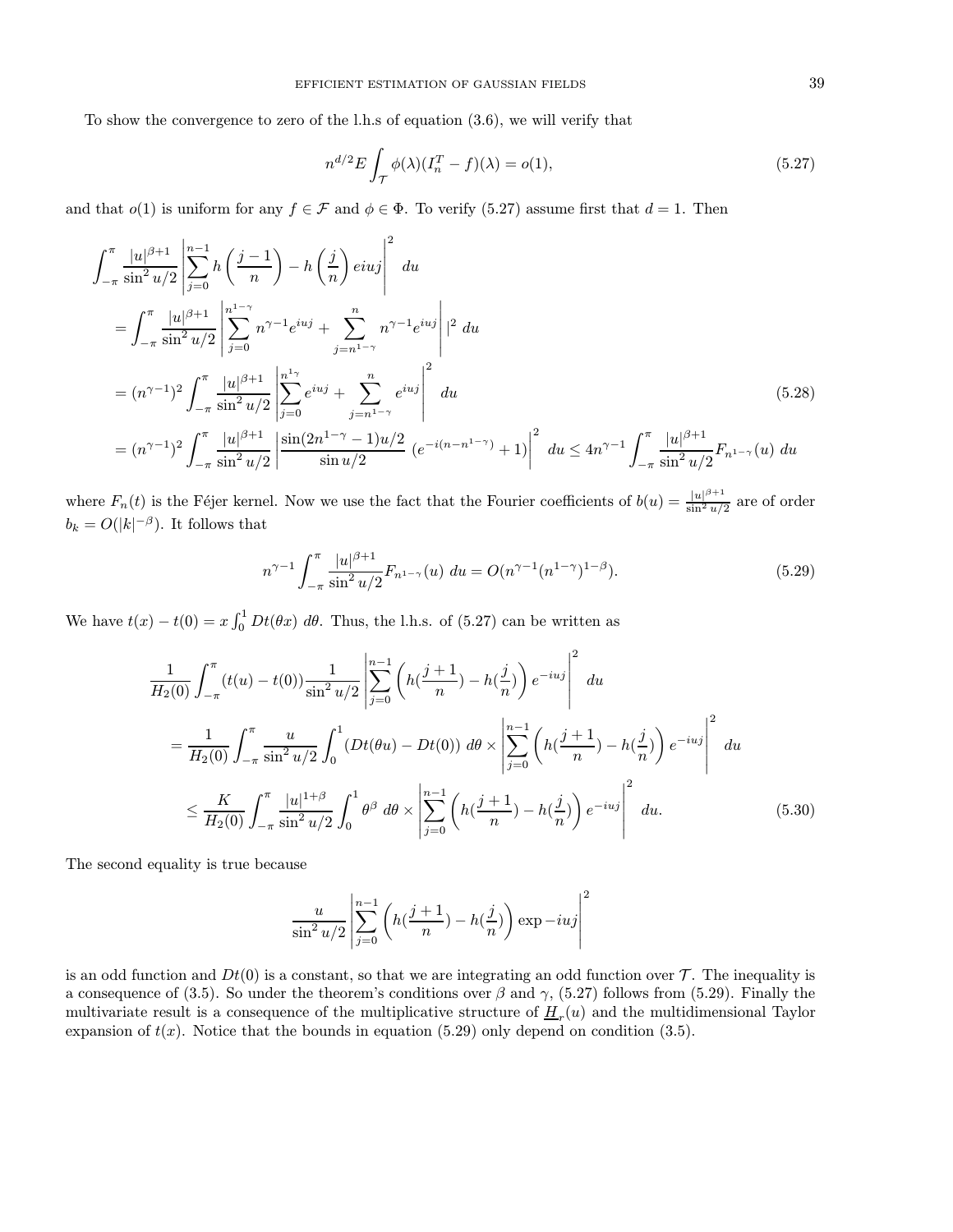The proof of  $(3.8)$  proceeds in the same manner as the proof of Lemma 2.3 in Khas'minskii *et al.* [15].  $\Box$ Proof of Theorem 4.1: Let us first notice that

$$
\phi_n(f) - \phi(f) = \phi(f_h) - \phi(f) - \int_{\mathcal{T}} D\phi(f_h)(f_h - f)(\lambda) d\lambda + \int_{\mathcal{T}} D\phi(f)(I_n^T - f)(\lambda) d\lambda + \int_{\mathcal{T}} (D\phi(f_h) - D\phi(f))(I_n^T - f)(\lambda) d\lambda.
$$

Because of the regularity conditions over  $\phi$  given in (4.2)

$$
|\phi(f_h) - \phi(f) - \int_{\mathcal{T}} D\phi(f_h)(f_h - f)(\lambda) d\lambda| \leq ||f_h - f|| \sup_{0 < \theta < 1} ||D\phi(f_h + \theta(f_h - f)) - D\phi(f_h)|| \leq K ||f_h - f||^2.
$$

It then follows that we can write  $\phi_n(f) - \phi(f) = A_n + B_n + C_n$  where  $|A_n| \leq K ||f_h - f||^2$  and  $n^{d/2}B_n$  is asymptotically Gaussian (for all  $f \in \mathcal{F}$  and all  $\phi \in \Phi$ ) as seen in Theorem 3.2 for  $d \leq 3$ . Note that in this case (3.5) is a consequence of (4.1). On the other hand,

$$
C_n = \int_{\mathcal{T}} (D\phi(f_h) - D\phi(f))(\lambda) \quad (I_n^T - f)(\lambda) \ d\lambda = \int_{\mathcal{T}} D^2\phi(f)(f_h - f)(I_n^T - f)(\lambda) \ d\lambda
$$

$$
+ \int_{\mathcal{T}} (f_h - f)(I_n^T - f)(\lambda) \int_0^1 (D^2\phi(f + \theta(f_h - f)) - D^2\phi(f))(\lambda) \ d\theta d\lambda = J + L.
$$

Because of (4.2) we have

$$
L \leq \int_0^1 \theta^{\delta} d\theta \| (f_h - f)(I_n^T - f) \| \| f_h - f \|^{ \delta } \leq \| (f_h - f) \|_4 \| (I_n^T - f) \|_4 \| f_h - f \|^{ \delta }.
$$

To prove the convergence in distribution of the l.h.s. of equation (4.10), we must verify that  $n^{d/2}A_n$  and  $n^{d/2}C_n$ tend to zero in probability for all  $f \in \mathcal{F}$  and  $\phi \in \Phi$ .

The proof is completed by the following lemma:

**Lemma 5.7.** Assume that F and  $\Phi$  satisfy (4.1) and (4.2). Then, under the conditions of Theorem 4.1 for  $\gamma$ and  $\zeta$  we have that  $n^{d/2}A_n$  and  $n^{d/2}C_n$  tend to zero in probability for all  $f \in \mathcal{F}$  and  $\phi \in \Phi$ .

**Remark 5.8.** If the bilinear form which defines the second derivative of the functional  $\phi$  (see Eq. (4.3)) is defined by a two variable kernel  $K_{\phi(f)}$ , bounded uniformly for  $f \in \mathcal{F}$ , the term  $C_n$  above is actually bounded by  $K||f_h - f||^{1+\delta} ||I_n^T - f||$ , which can be controlled in the same manner as  $||f_h - f||^2$ . Then Lemma 5.7 follows using essentially the same arguments. The more general case described in (4.3) can also be controlled in a similar fashion.

To prove Lemma 5.7 we will show that for all  $f \in \mathcal{F}$  and  $\phi \in \Phi$ ,

$$
n^{d/2}E||f_h - f||^2 \to 0,\t\t(5.31)
$$

$$
E\left(n^{d/2}\int_{\mathcal{T}} D^2\phi(f)(f_h-f)(\lambda)(I_n^T-f)(\lambda) d\lambda\right)^2 \to 0
$$
\n(5.32)

and

$$
n^{d/2}E||f_h - f||_4||I_n^T - f||_4||f_h - f||^\delta \to 0.
$$
\n(5.33)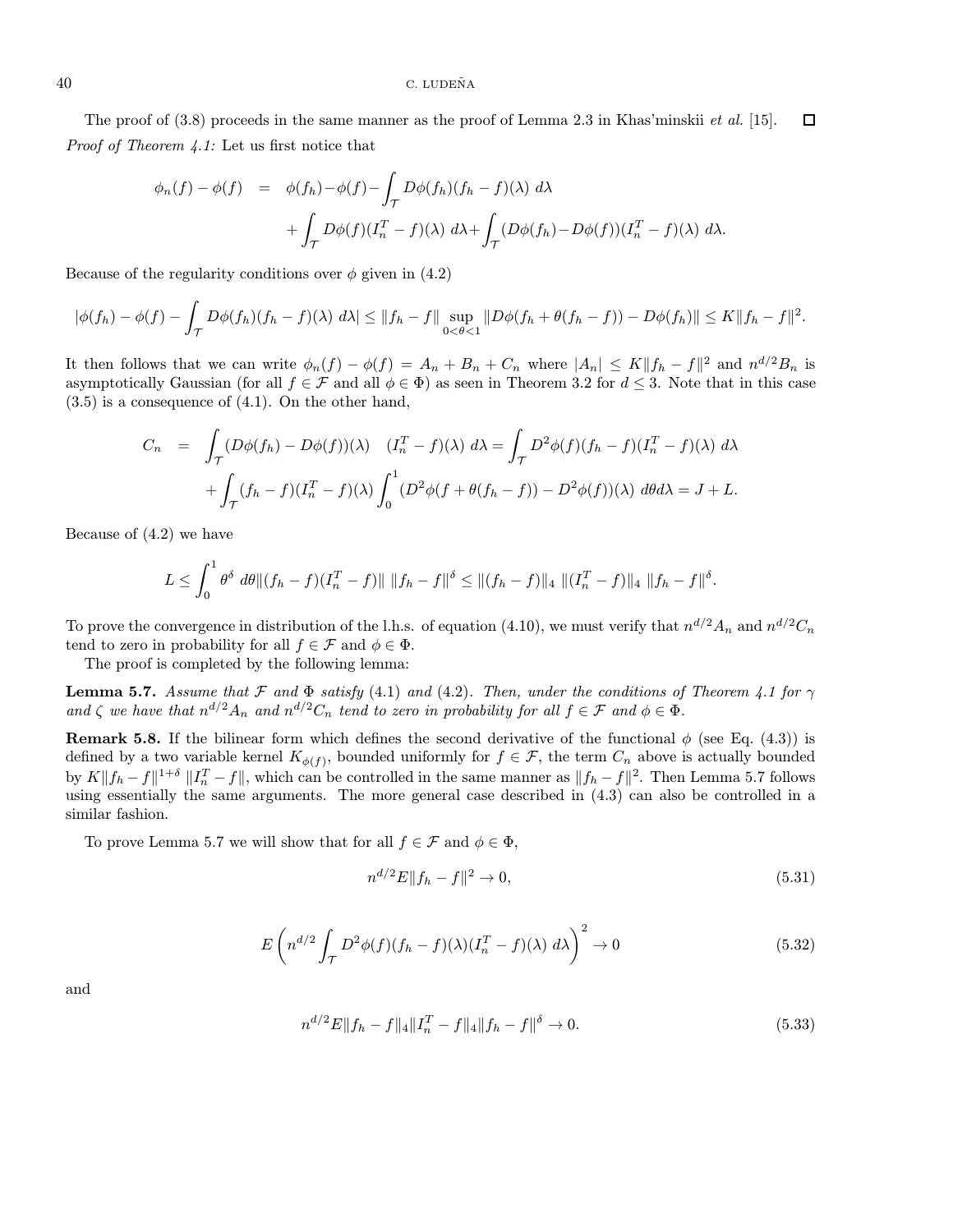In order to do this we need to give satisfactory bounds for  $E||f_h - f||_p^p$ , with  $p = 2, 4$ . It can be shown that (see Dahlhaus [5]):

• For  $\gamma$  as defined above

$$
EI_n^T(\lambda) = f(\lambda) + O\left(\frac{1}{n}^{1+\beta(1-\gamma)}\right)
$$

•

$$
Cov(I_n^T(\mu), I_n^T(\lambda)) = C_0 \left( \left| \frac{\underline{H}_2(\lambda + \mu)}{\underline{H}_2(0)} \right|^2 + \left| \frac{\underline{H}_2(\lambda - \mu)}{\underline{H}_2(0)} \right|^2 \right) (1 + o(1)).
$$

• There exists a family of summable functions  $L_s^n(\lambda)$  such that  $|\underline{H}_1(\lambda)| \leq KL_0^n(\lambda)$  (see Dahlhaus [5], Eq. (6));  $L_s^n(\lambda) \leq \log^s n L_0^n(\lambda)$  and  $\int_{\mathcal{T}} L_p(\lambda-\mu) L_q(-\lambda+\nu) d\lambda \leq L_{p+q+1}(\nu-\mu)$  (see Dahlhaus [5], Lem. 2). Although Dahlhaus' proofs are one-dimensional, the multiplicative structure of functions  $\underline{H}_r(\lambda)$  allows for a direct generalization to higher dimensions. In this case n should be changed to  $n^d$  and  $\log n$  to  $\log^d n$ .

We are ready to calculate  $E||f_h - f||^2$ . First of all,

$$
E||f_h - f||^2 \leq C (E||f_h - Ef_h||^2 + E||Ef_h - f||^2).
$$

Call

$$
\underline{w}(x) = \frac{1}{h^d} \underline{K}\left(\frac{x}{h}\right).
$$

With this notation

$$
f_h = \int \underline{w}(x - \mu) I_n^T(\mu) d\mu.
$$

Since for small enough  $h$ 

$$
\int \underline{w}(x-\mu)d\mu=1,
$$

then

$$
f(x) = \int \underline{w}(x - \mu) f(x) d\mu \qquad x \in \mathcal{T}.
$$

It follows that

$$
Ef_h - f = \int \underline{w}(x - \mu)(f(\mu) - f(x))d\mu + O\left(\frac{1}{n^{1+\beta(1-\gamma)}}\right),
$$

and, hence, we obtain

$$
||Ef_h - f||^2 = \int \int \underline{w}(x - \mu)(f(\mu) - f(x))d\mu \int \underline{w}(x - \lambda)(f(\lambda) - f(x))d\lambda dx
$$

$$
+ O\left(\frac{1}{n^{1+\beta(1-\gamma)}}\right) \times \int \underline{w}(x - \lambda)(f(\lambda) - f(x))d\lambda dx + O\left(\frac{1}{n^{1+\beta(1-\gamma)}}\right).
$$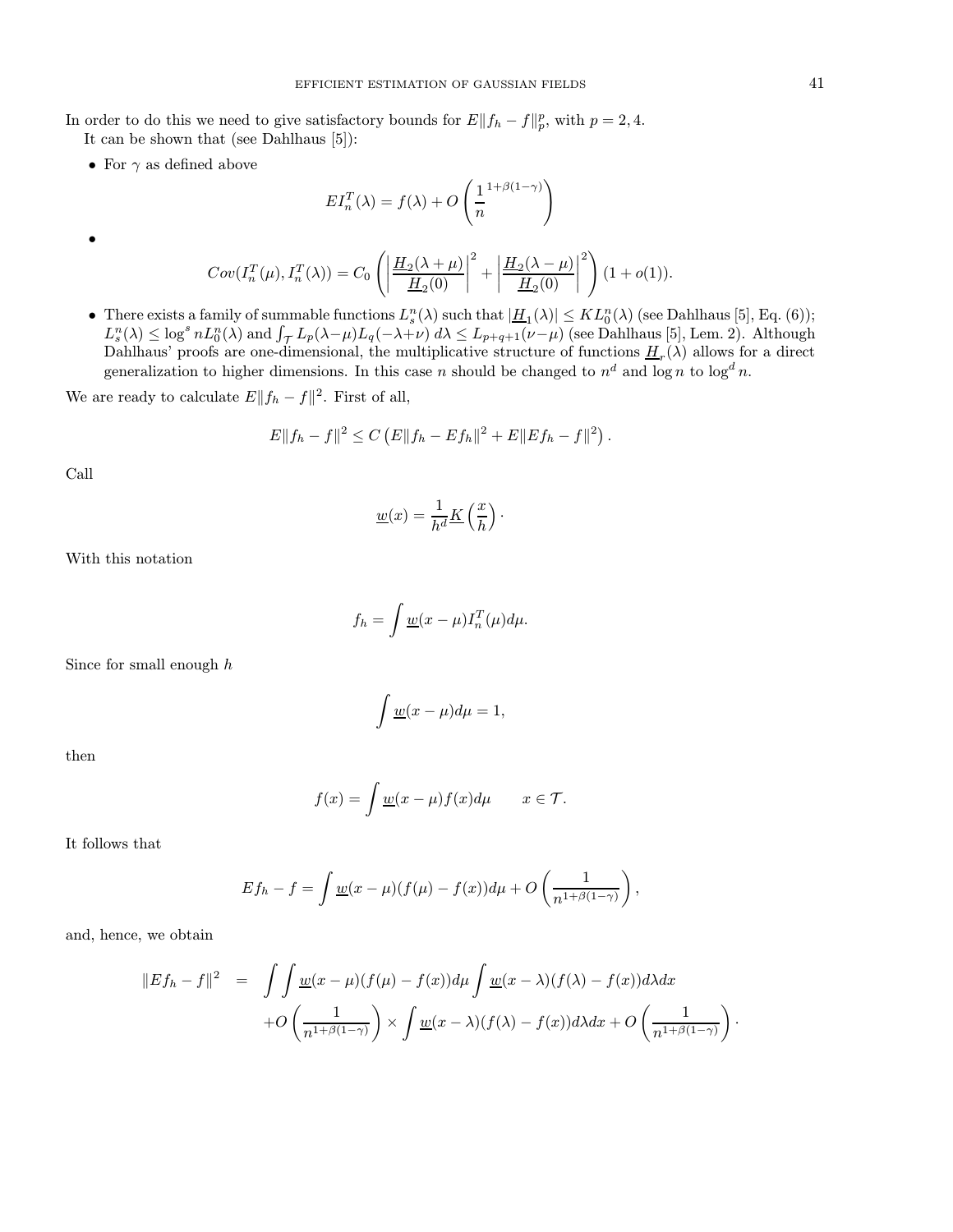Expanding  $f(\lambda)$  in a Taylor series, by (4.1) we have

$$
\int \underline{w}(x - \mu)(f(\mu) - f(x))d\mu = \sum_{l=1}^{d} \int \underline{w}(x - \mu)(x_l - \mu_l)
$$
\n
$$
\int_{0}^{1} \frac{\partial f}{\partial x_l}(x_l + \theta(x_l - \mu_l)) - \frac{\partial f}{\partial x_l}(x_l) \, d\theta \, d\mu
$$
\n
$$
\leq \sum_{l=1}^{d} B \int w(x_j - \mu_j)(x_j - \mu_j)^{1+\beta} = O(h^{1+\beta}) = O\left(\frac{1}{n^{(1+\beta)\zeta}}\right). \tag{5.34}
$$

The latter bound is proved using the change of variables  $z_l = \frac{x_l - \mu_l}{h}$  in each of the above integrals. Thus

$$
||Ef_h - f||^2 = O\left(\frac{1}{n^{1+\beta(1-\gamma)}} + \frac{1}{n^{(1+\beta)\zeta}}\right)^2
$$

or more generally, for the case of  $p$  integrals we have

$$
||Ef_h - f||_p^p = O\left(\left[\frac{1}{n^{1+\beta(1-\gamma)}} + \frac{1}{n^{(1+\beta)\zeta}}\right]^p\right).
$$
\n(5.35)

Second,

$$
E||f_h - Ef_h||^2 = E \int \int \int \underline{w}(x - \mu)\underline{w}(x - \lambda)Cov(I_n^T(\lambda), I_n^T(\mu))d\lambda d\mu dx.
$$

We see that

$$
\int \int w(x-\mu)w(x-\lambda)|H_2(\lambda+\mu)|^2 d\lambda d\mu = \sum_j \sum_k h^2(j/n)h^2(k/n) \left(\int e^{-i\lambda(j-k)}w(x-\lambda)d\lambda\right)^2
$$

$$
= \sum_j \sum_k h^2(j/n)h^2(k/n)w_{j-k}^2 e^{-2ix(j-k)}.
$$

It then follows that

$$
\int \int \int w(x - \mu)w(x - \lambda)|H_2(\lambda + \mu)|^2 d\lambda d\mu dx = \sum_j h^4(j/n)w_0^2 = O(n).
$$

On the other hand,

$$
\int \int w(x - \mu)w(x - \lambda)|H_2(\lambda - \mu)|^2 d\lambda d\mu = \sum_j \sum_k h^2(j/n)h^2(k/n)w_{j-k}^2
$$

and

$$
\int \int \int w(x - \mu)w(x - \lambda)|H_2(\lambda - \mu)|^2 d\lambda d\mu dx = O(n^{d(1+\zeta)}).
$$

Factorizing  $\underline{w}(\cdot)$  and  $\underline{H}_2(\cdot)$  we obtain

$$
E||f_h - Ef_h||^2 = C_0 \frac{1}{\underline{H}_2^2(0)} O(n^{d(1+\zeta)})(1 + o(1))
$$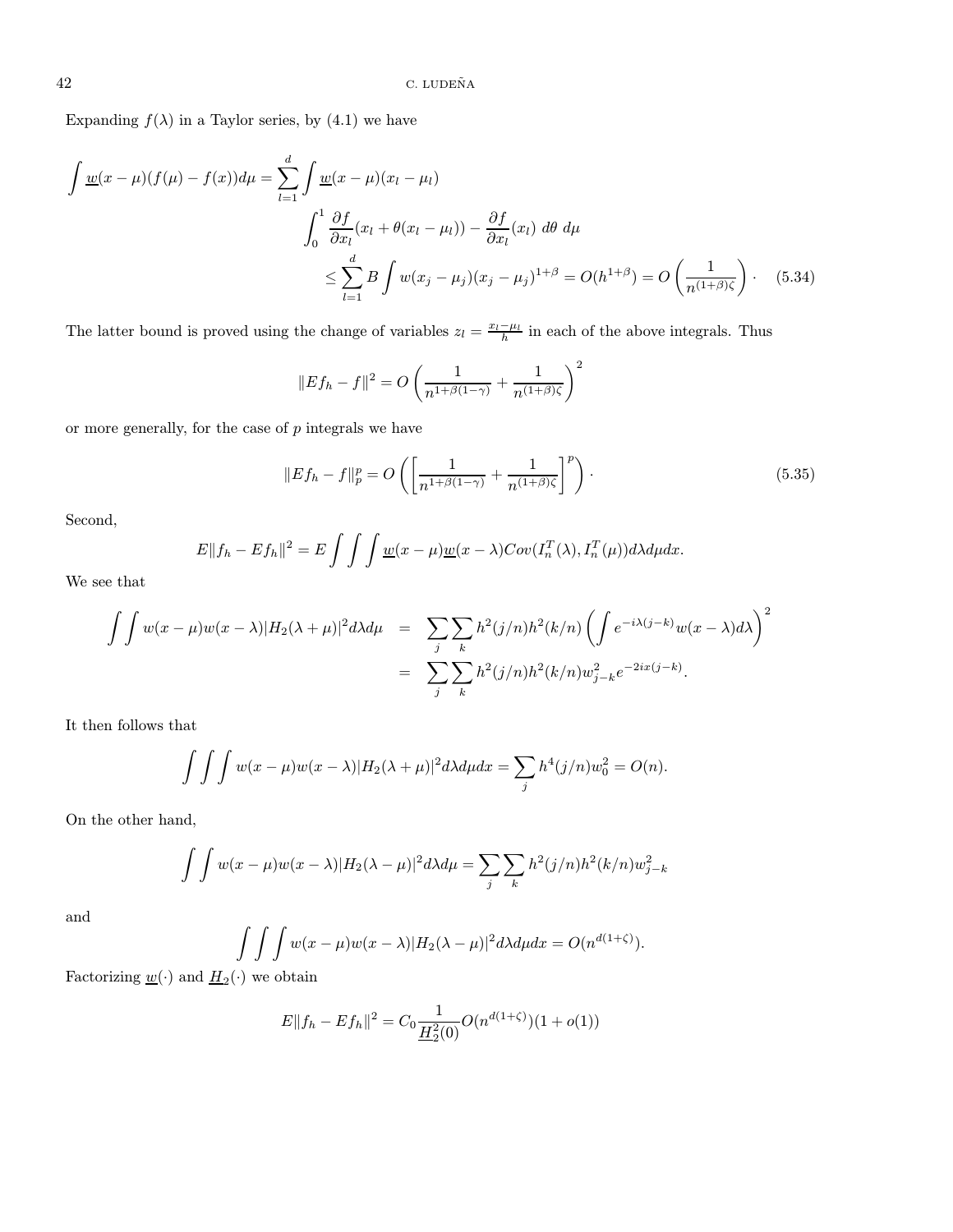and since  $H_2(0) = O(n)$ 

$$
E||f_h - Ef_h||^2 = O\left(\frac{1 + o(1)}{n^{d(1-\zeta)}}\right).
$$
\n(5.36)

Third, because of (5.35) we see that in order to study  $E||f_h-f||_p^p$  for even p, it is enough to consider  $E||f_h-Ef_h||_p^p$ . For this purpose we consider the centered even moments of order greater than or equal to 2 of the tapered periodogram.

We have that

$$
\left| \int E(f_h - Ef_h)^p(x) dx \right| \tag{5.37}
$$

is bounded by

$$
K \int \left| \int_{\mathcal{T}^{pd}} E \prod_{j=1}^p \underline{w}(x - \alpha_j) (I_n^T - E I_n^T)(\alpha_j) d\alpha \right| dx.
$$
 (5.38)

As in the proof of Lemma 7 in Dahlhaus [5], we want to control the expectation of products of the centered periodogram. As the underlying process is Gaussian, the expectation in equation (5.38) is the sum over all possible ways of coupling a vector of size 2p. From the definition of  $\underline{d}_n^T$ , and as the periodogram is centered, this is equivalent to consider all couples  $(\alpha_j, -\alpha_k)$  for  $1 \leq j < k \leq p$ .

In order to formalize this construction, consider the set of all partitions  $\mathcal{P} = \{P = (P_1, P_2, \dots, P_p)\}\$  with  $|P_i| = 2, j = 1, \ldots, p$  of the table

$$
\begin{array}{ccccc}\na_1 & b_1 \\
a_2 & b_2 \\
\vdots & \vdots \\
a_p & b_p.\n\end{array}
$$

Here  $a_i$  and  $b_i$  stand for the corresponding position of  $\alpha_i$  and  $-\alpha_i$  in equation (5.38). Define now variables  $\beta_{a_i}$  and  $\beta_{b_i}$  belonging to the set  $C = {\beta_1, -\beta_1, \ldots, \beta_p, -\beta_p}$ , for each partition  $P = (P_1, P_2, \ldots, P_p)$ , taking into account the  $P_j$  to which  $a_i$  and  $b_i$  belong. The sign depends on the order (given by that of the array) of appearance in the corresponding  $P_j$ . We have  $\sum_{i=1}^p \beta_{a_i} + \beta_{b_i} = 0$ . We say we have a subtable if  $\sum_{i=q_1}^{q_2} \beta_{a_i} + \beta_{b_i} = 0$ , for some  $1 \leq q_1 < q_2 \leq p$ . Since couples of the form  $(\alpha_j, -\alpha_j)$  do not occur, we can decompose the table into at most  $p/2$  separate subtables of size 2.

Consider a partition which divides the table into  $p/2$  separate subtables. For this partition the corresponding term in equation (5.38) is,

$$
n^{-pd} \int \left| \int_{\mathcal{T}^p} \prod_{j=1}^p \underline{w}(x - \alpha_j) \left( \int_{\mathcal{T}^2} \prod_{j=1}^2 f(\beta_{a_j}) \times \prod_{j=1}^2 \underline{H}_1(\alpha_j - \beta_{a_j}) \prod_{j=1}^2 \underline{H}_1(-\alpha_j - \beta_{b_j}) d\beta \right)^{p/2} d\alpha \right| dx. \tag{5.39}
$$

Recalling the definition of  $\underline{w}(x)$ ,

$$
\int \prod_{j=1}^p |\underline{w}(x-\alpha_j)| dx = O(h^{-(p-1)d}) = O(n^{d\zeta(p-1)}).
$$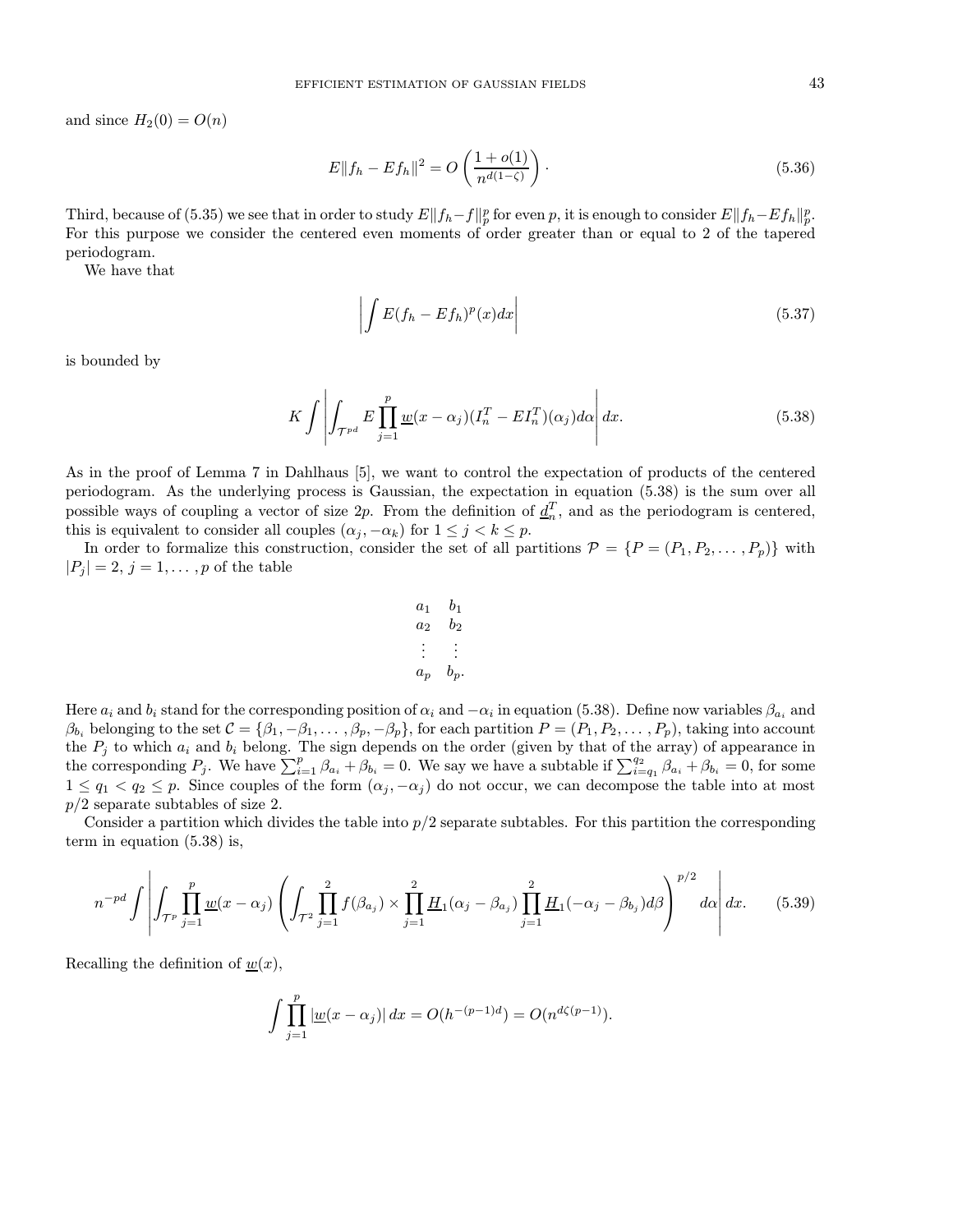So, as a consequence of equation (6) and Lemma 2 (a) in Dahlhaus [5] which give bounds for  $H(x)$  and its integrals we obtain the upper bound for (5.39)

$$
n^{-pd} \left( \int_{\mathcal{T}^2} f(\lambda_1) f(\lambda_2) L_2^T(\lambda_1 - \lambda_2) \right)^{p/2} \times O(n^{d(p-1)\zeta}) = O(n^{-d(p/2 - (p-1)\zeta)} \log^2 n). \tag{5.40}
$$

In obtaining the latter bound we have used the fact that  $f(\lambda)$  is bounded and have taken into account the properties of the tapered periodogram (cf. Dahlhaus' Lemma 2 (b)). Notice that  $(5.36)$  is just  $(5.40)$  when  $p=2.$ 

It is not difficult to show that an upper bound for each of the terms in equation (5.38) is given when we consider partitions which lead to  $p/2$  separate subtables. As the total number of partitions depends only on p, the upper bound found in equation (5.40) yields an upper bound for equation (5.38).

Proof of Lemma 5.7: We have to show the convergence to zero of the l.h.s. of equations (5.31, 5.32) and (5.33). Under  $(4.6, 4.7)$  and  $(4.8)$  the convergence to zero of the l.h.s. of equation  $(5.31)$  follows from  $(5.35)$  and  $(5.36)$ . On the other hand, since  $\delta \leq 1$  we have

$$
n^{d/2}E||f_h - f||_4||I_n^T - f||_4||f_h - f||^{\delta} \leq n^{d/2}(E||f_h - f||_4^4E||f_h - f||^{4\delta})^{1/4}(E||I_n^T - f||_4^2)^{1/2}.
$$

Now because of (5.35) and (5.40), we have asymptotically

$$
E||f_h - f||_4^4 = O\left(\frac{1}{n^{d(2-3\zeta)}} + \frac{1}{n^{4(1+\beta)\zeta}} + \frac{1}{n^{2(1+\beta(1-\gamma))}}\right)
$$
  

$$
E||f_h - f||^{4\delta} = O\left(\frac{1}{n^{d(1-\zeta)2\delta}} + \frac{1}{n^{4\delta(1+\beta)\zeta}} + \frac{1}{n^{4\delta(1+\beta(1-\gamma))}}\right)
$$

·

Under the lemma's assumptions we have

$$
d(2-3\zeta) + d(1-\zeta)2\delta > 2d
$$
  
4(1+\beta)\zeta + 4\delta(1+\beta)\zeta > 2d  
4(1+\beta(1-\gamma)) + 4\delta(1+\beta(1-\gamma)) > 2d

which asserts that the l.h.s. of equation (5.33) converges to zero provided we show that  $E\|I_n^T - f\|_4^4 = O(1)$ . Following the same line of proof as that used for equation (5.35) we can show that  $||EI_n^T - f||_4^4 \to 0$ . Thus it is enough to verify that  $E\|I_n^T - EI_n^T\|_4^4$  is bounded. As before, we have that

$$
E \int_{\mathcal{T}} (I_n^T - EI_n^T)^2(\mu) \, d\mu \leq \frac{1}{n^2} \Big| \int_{\mathcal{T}} \int_{\mathcal{T}^2} f(\lambda_1) f(\lambda_2) \underline{H}_1(\lambda_1 - \mu) \underline{H}_1(-\lambda_1 + \mu) \times \underline{H}_1(\lambda_2 - \mu) \underline{H}_1(-\lambda_1 + \mu) \, d\lambda_1 d\lambda_2 d\mu \Big|
$$
  
= 
$$
\frac{1}{n^2} \int_{\mathcal{T}} \left( \int_{\mathcal{T}} f(\lambda) |\underline{H}_1(\mu - \lambda)|^2 \, d\lambda \right)^2 \, d\mu = O(1).
$$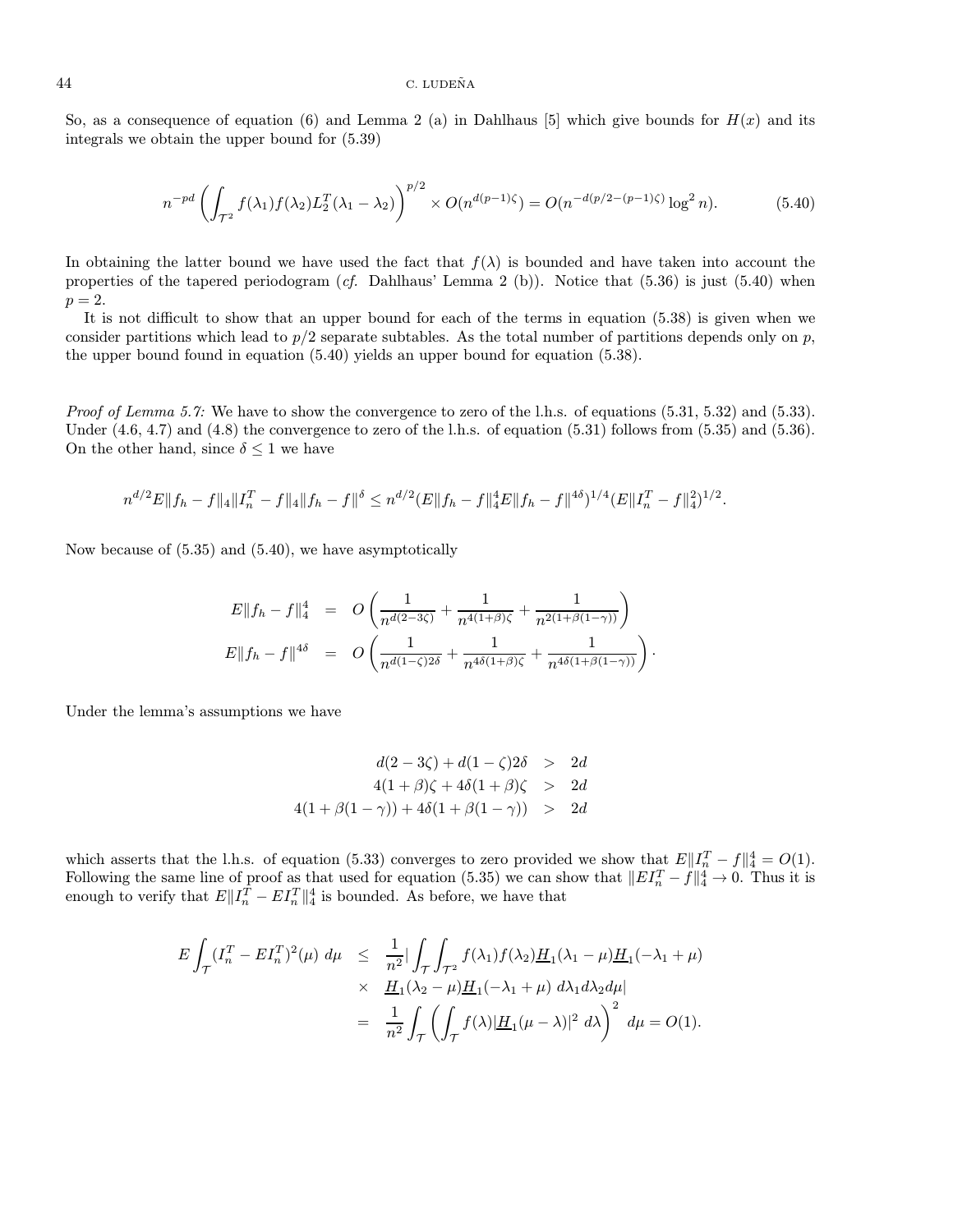Finally, we have

$$
E \int_{\mathcal{T}} (I_n^T - EI_n^T)^4(\mu) d\mu \leq n^{-4} |\int_{\mathcal{T}} \left( \int_{\mathcal{T}^2} f(\lambda_1) f(\lambda_2) \underline{H}_1(\lambda_1 - \mu) \underline{H}_1(-\lambda_1 + \mu) \right. \\
 \times \underline{H}_1(\lambda_2 - \mu) \underline{H}_1(-\lambda_1 + \mu) d\lambda_1 d\lambda_2 \right)^2 d\mu|
$$
\n
$$
= n^{-4d} \int_{\mathcal{T}} \left( \int_{\mathcal{T}} f(\lambda) |\underline{H}_1(\mu - \lambda)|^2 d\lambda \right)^4 d\mu = O(1).
$$

Now consider the l.h.s. of equation (5.32). We rewrite this expression as

$$
n^{d}E\left(\int_{\mathcal{T}} D^{2}\phi(f)(I_{n}^{T} - EI_{n}^{T})(f_{h} - Ef_{h})(x) dx\right)^{2} + n^{d}2E\int_{\mathcal{T}^{2}} D^{2}\phi(f)(x_{1})D^{2}\phi(f)(x_{2})(EI_{n}^{T} - f)(x_{1})
$$
  
\n
$$
\times (I_{n}^{T} - EI_{n}^{T})(x_{2})(f_{h} - Ef_{h})(x_{1})(f_{h} - Ef_{h})(x_{2}) dx + n^{d}E\int_{\mathcal{T}^{2}} D^{2}\phi(f)(x_{1})D^{2}\phi(f)(x_{2})(EI_{n}^{T} - f)(x_{1})
$$
  
\n
$$
\times (EI_{n}^{T} - f)(x_{2})(f_{h} - Ef_{h})(x_{1})(f_{h} - Ef_{h})(x_{2}) dx + n^{d}2E\int_{\mathcal{T}^{2}} D^{2}\phi(f)(x_{1})D^{2}\phi(f)(x_{2})(I_{n}^{T} - EI_{n}^{T})(x_{1})
$$
  
\n
$$
\times (I_{n}^{T} - EI_{n}^{T})(x_{2})(Ef_{h} - f)(x_{1})(f_{h} - Ef_{h})(x_{2}) dx + n^{d}E\int_{\mathcal{T}^{2}} D^{2}\phi(f)(x_{1})D^{2}\phi(f)(x_{2})(I_{n}^{T} - EI_{n}^{T})(x_{1})
$$
  
\n
$$
\times (I_{n}^{T} - EI_{n}^{T})(x_{2})(Ef_{h} - f)(x_{1})(Ef_{h} - f)(x_{2}) dx + n^{d}4E\int_{\mathcal{T}^{2}} D^{2}\phi(f)(x_{1})D^{2}\phi(f)(x_{2})(I_{n}^{T} - EI_{n}^{T})(x_{1})
$$
  
\n
$$
\times (EI_{n}^{T} - f)(x_{2})(Ef_{h} - f)(x_{1})(f_{h} - Ef_{h})(x_{2}) dx + n^{d}E\int_{\mathcal{T}^{2}} D^{2}\phi(f)(x_{1})D^{2}\phi(f)(x_{2})(EI_{n}^{T} - f)(x_{1})
$$
  
\n
$$
\times (EI_{n}^{T} - f)(x_{2})(Ef_{h} - f)(x_{1})(Ef_{h} - f)(x_{2}) dx = A_{1} + A_{2} + A_{3} + A_{4} + A_{5} + A_{6} + A_{7}
$$

First, remark

$$
n^{d} E \left( \int_{\mathcal{T}} D^2 \phi(f) (I_n^T - EI_n^T)(f_h - Ef_h)(x) dx \right)^2
$$
  
= 
$$
n^{d} \int_{\mathcal{T}^4} D^2 \phi(f)(x_2) D^2 \phi(f)(x_4) w(x_1 - x_2) w(x_3 - x_4)
$$
  

$$
\times E \prod_{j=1}^4 (I_n^T - EI_n^T)(x_j) dx \le O(n^{d(2\zeta - 1)}).
$$
 (5.41)

On the other hand, as in the proof of the convergence to zero of the l.h.s. of (5.33) it can be shown that for odd p

$$
\int_{\mathcal{T}^p} |E(I_n^T - EI_n^T)(x_1) \dots (I_n^T - EI_n^T)(x_p) dx| = O(n^{-dp/2}). \tag{5.42}
$$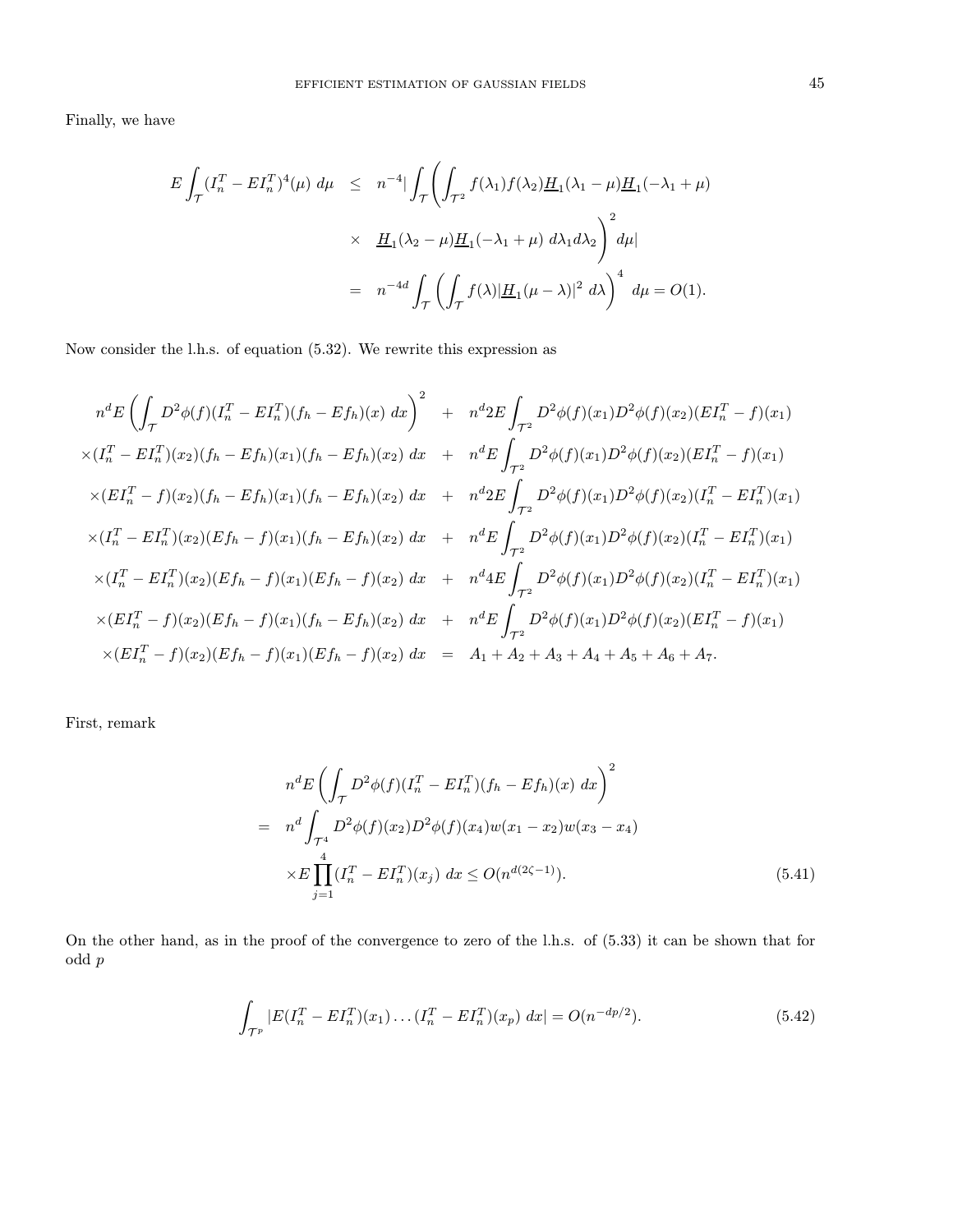Thus, we have

$$
A_2 = 2n^d E \int_{\mathcal{T}^4} D^2 \phi(f)(x_1) D^2 \phi(f)(x_2) (EI_n^T - f)(x_1) w(x_1 - x_2)
$$
  
\n
$$
\times w(x_3 - x_4) (I_n^T - EI_n^T)(x_2) (I_n^T - EI_n^T)(x_3) (I_n^T - EI_n^T)(x_4)
$$
  
\n
$$
\leq n^d \|w\|_{\infty} \|EI_n^T - f\|_{\infty} \|D^2 \phi(f)\|_{\infty}^2 \int_{\mathcal{T}} w(x_1 - x_2) dx_1
$$
  
\n
$$
\times \int_{\mathcal{T}^3} |E(I_n^T - EI_n^T)(x_2) (I_n^T - EI_n^T)(x_3) (I_n^T - EI_n^T)(x_4)| \leq O\left(\frac{n^{d(5/2+\zeta)}}{n^{3d+1+\beta(1-\gamma)}}\right).
$$

The bound in equation (5.43) is a consequence of the properties of the tapered periodogram, the definition of  $w(\cdot)$  and equation (5.42).

Using  $(5.35)$  and going through essentially the same steps as in the case of  $A_2$  we have,

$$
A_4 = O\left(\frac{n^{d(5/2+\zeta)}}{n^{3d+(1+\beta)\zeta}}\right). \tag{5.43}
$$

Again using the properties of the tapered periodogram, equation (5.35) and going through the steps of the proof of equation (5.33) we have

$$
A_3 = O(n^{-2(1+\beta(1-\gamma))})
$$
  
\n
$$
A_5 = O(n^{-2(1+\beta)\zeta})
$$
  
\n
$$
A_6 = O(n^{-(1+\beta(1-\zeta)+(1+\beta)\zeta)})
$$
  
\n
$$
A_7 = O(n^{d-2(1+\beta(1-\gamma)+(1+\beta)\zeta))}).
$$

This completes the proof, under the lemma's restrictions on  $\gamma$ ,  $\zeta$  and  $\beta$ .

Proof of Corollary 4.4: The proof of (4.12) follows from

$$
E(\phi_B^N(f) - \phi_B(f)) = E(\phi_B^N(f) - \phi_B^N(f)) + (\phi_B^B(f) - \phi_B(f)).
$$

The first term is  $o(n^{d/2})$  as  $\phi_N^B$  satisfies the conditions of Theorem 4.1. The second term is zero for large enough N, since f is strictly positive. The convergence in distribution stated in  $(4.13)$  is a consequence of Theorem 4.1 for fixed N. The result follows by choosing  $\eta$  small enough so that (5.31, 5.32) and (5.33) tend to zero in probability, as  $n \to \infty$ . The asymptotic variance in (4.13) follows because  $D\phi_B^N = \frac{1}{f\vee N}$  which tends to  $\frac{1}{f}$  as  $N\rightarrow\infty.$ 

The proof of statements (4.14) and (4.15) are obtained in a similar fashion.

I would like to thank the anonymous referees, whose very helpful suggestions have improved the presentation considerably.

#### **REFERENCES**

- [1] F. Avram, On bilinear forms in Gaussian random variables and Toeplitz matrices. Prob. Th. Rel. Fields 79 (1988) 37–45.
- [2] R. Azencott and D. Dacunha-Castelle, Series of Irregular Observations. Forecasting and Model Building, Masson Éditions, Paris (1984).
- [3] L. Birg´e and P. Massart, Estimation of integral functionals of a density. Ann. Statist. 23 (1995) 11–29.
- [4] M. Bouaziz, Inégalités de trace pour des matrices de Toeplitz et applications à des vraisemblances gaussiennes. Probability Math. Statistics 13 (1992) 253–267.
- [5] R. Dahlhaus, Spectral analysis with tapered data. J. Time Ser. Anal. 4 (1983) 163–175.
- [6] R. Dahlhaus, Parameter estimation of stationary processes with spectra containing strong peaks. Robust and nonlinear time series analysis. J. Franke, W. Härdle and D. Martin Eds. Lecture Notes in Statistics 26, Springer Verlag (1983).

 $\Box$ 

 $\Box$